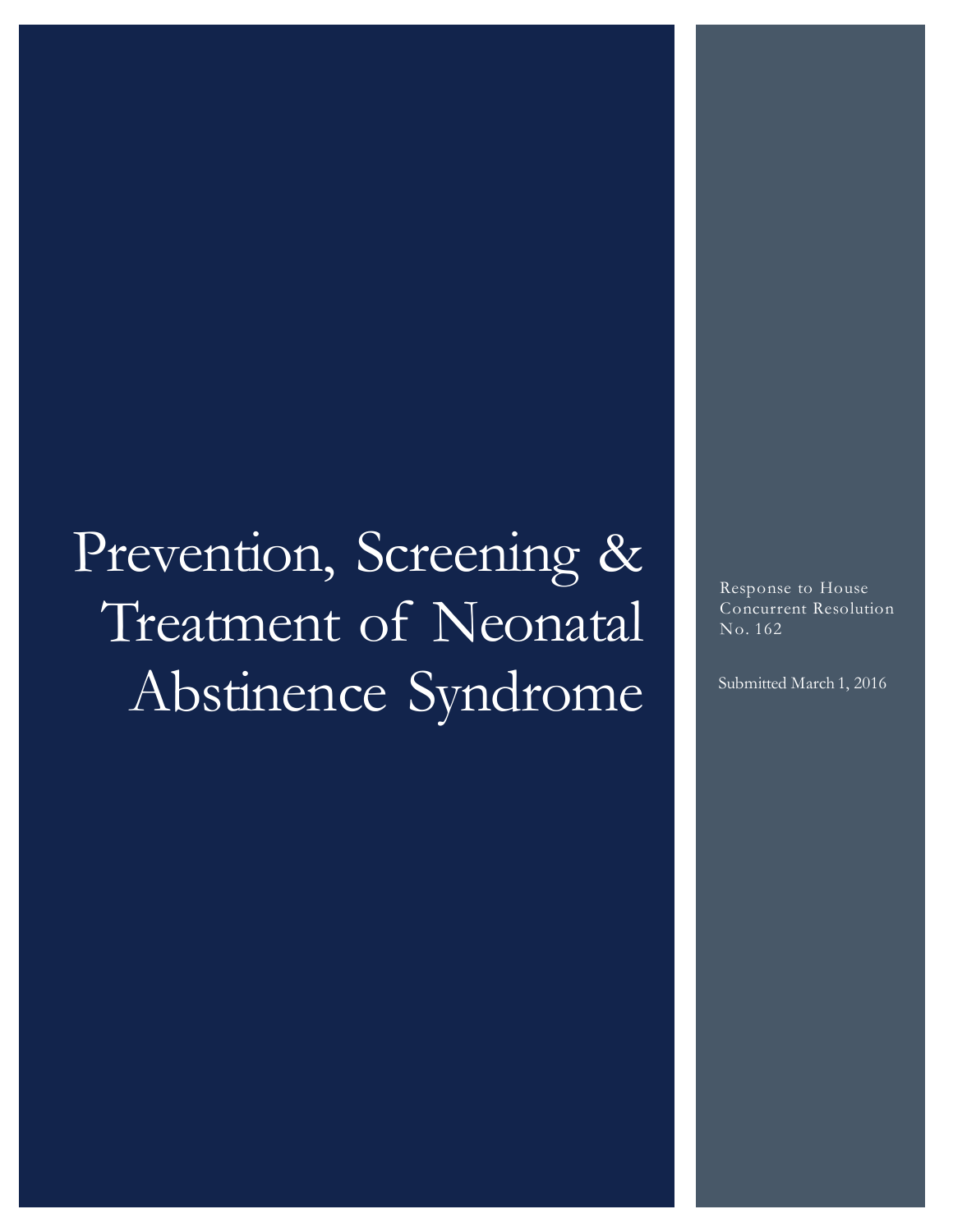# **Table of Contents**

| APPENDIX B – RS 40:2018 Commission on Perinatal Care and Prevention of Infant Mortality 18 |  |
|--------------------------------------------------------------------------------------------|--|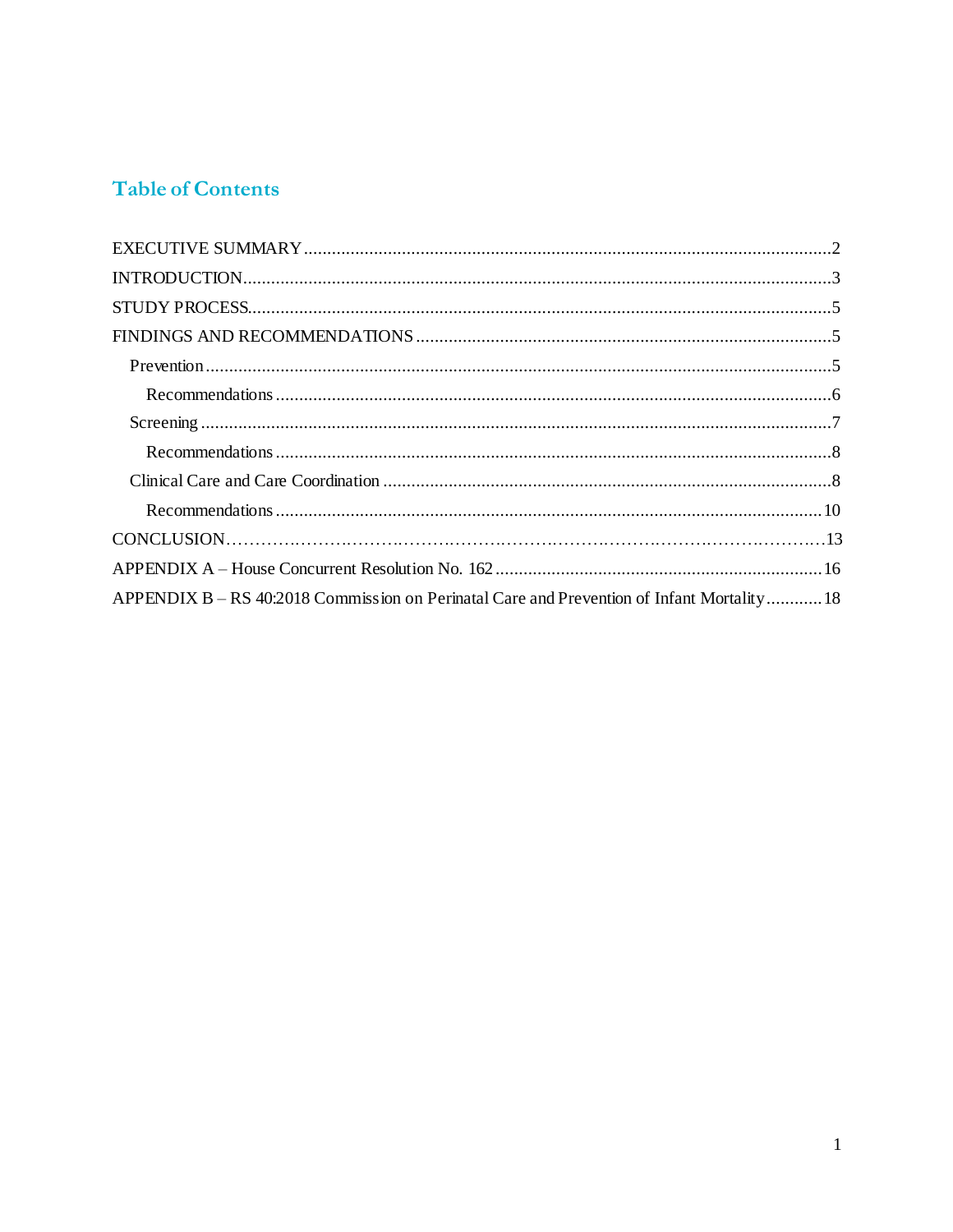## <span id="page-2-0"></span>**EXECUTIVE SUMMARY**

Neonatal abstinence syndrome (NAS) is both preventable and costly – yet in Louisiana from 2003-2013, the number of infants born with neonatal abstinence syndrome (NAS) quadrupled, and Medicaid expenditures increased six-fold (from \$1.3 million to \$8.7 million for inpatient-related services only)<sup>1</sup>. NAS describes the constellation of symptoms in newborns that were exposed to opioids during pregnancy. NAS is associated with increased risk for low birth weight and congenital abnormalities, such as heart and neural tube defects, as well as impaired neurodevelopment**.** Not all infants that are exposed will develop NAS, but all that are exposed are at risk $2,3$ .

In response to the data illuminating an increasing burden of NAS in Louisiana, House Concurrent Resolution (HCR) 162 of the 2015 Regular Session of the Louisiana Legislature directed the Commission on Perinatal Care and Prevention of Infant Mortality (Perinatal Commission) to study and make recommendations related to the prevention, screening, and treatment of NAS. Three main strategies to prevent NAS consistently emerged after extensive review:

## **1. Prevention: Strengthen efforts to prevent NAS before it occurs**

Prevention of NAS requires a three-pronged approach: prevent or treat substance use disorder in Louisiana's families, prevent unintended pregnancy while using opioids (legal or illicit), and educate both doctors and the public on the dangers of using opioids during pregnancy.

- **2. Screening: Enhance screening for NAS risk factors in primary care and obstetric settings** Universal verbal screening for substance use and subsequent referralfor treatment of all patients of reproductive age with a positive verbal screen has been demonstrated to effectively reduce the occurrence of NAS in both primary care and obstetric settings. In addition, providers that prescribe opioids should screen for pregnancy at each visit in an effort to identify pregnancies early and mitigate risk to the developing baby.
- **3. Clinical Care and Care Coordination: Improve the quality of and access to behavioral and medical patient-centered care for families affected by NAS, including improving interagency collaboration** Access to treatment for substance use disorders and Medication Assisted Treatment (MAT) is important to any strategy to address NAS. Ensuring availability of Suboxone and Methadone on the state's Medicaid formulary is consistent with national best practices. Strengthening systems of coordinated care is also central to ensure patients receive the right care at the right time, while avoiding unnecessary duplication of services and medical errors. In addition to coordinated care between the prenatal care and behavioral health providers, coordinated care and support for the family and child after birth are also critical. Examples of such supports include EarlySteps, voluntary evidence-based home visitation, specialty mental health care services for children or families with mental health needs, and other innovative or wrap-around services that provide early intervention and promotion of healthy development in a child. There is a need for strong referral pathways and parenting support for family members in recovery.

Some states have attempted to quell the rise in NAS cases through policies that criminalize mothers whose infants are born with NAS. In addition to the above strategies, the Perinatal Commission's research into the subject, including recommendations from groups such as the American Congress of Obstetricians and Gynecologists (ACOG), and subsequent deliberations emphasized that such policies be strictly avoided. Evidence suggests that policies that focus on criminalization present a barrier to families who are candidates for early intervention and treatment and do not result in improved outcomes<sup>4</sup>.

<span id="page-2-1"></span> $\ddot{\phantom{a}}$ 

 $1$  Louisiana Medicaid data (2016).

<sup>2</sup> Bada HS. "Low birth weight and preterm births: etiologic fraction attributable to prenatal drug exposure." J Perinatol. 2005. 25(10):631-637.

<sup>3</sup> Broussard, C. "Maternal treatment with opioid analgesics and risk for birth defects". AJO[G.2011](http://www.ajog.org/issue/S0002-9378%2811%29X0003-0).204, (4): 314.e1–314.e11

<sup>4</sup>ASTHO (2013). Neonatal Abstinence Report http://www.astho.org/prevention/nas-neonatal-abstinence-report/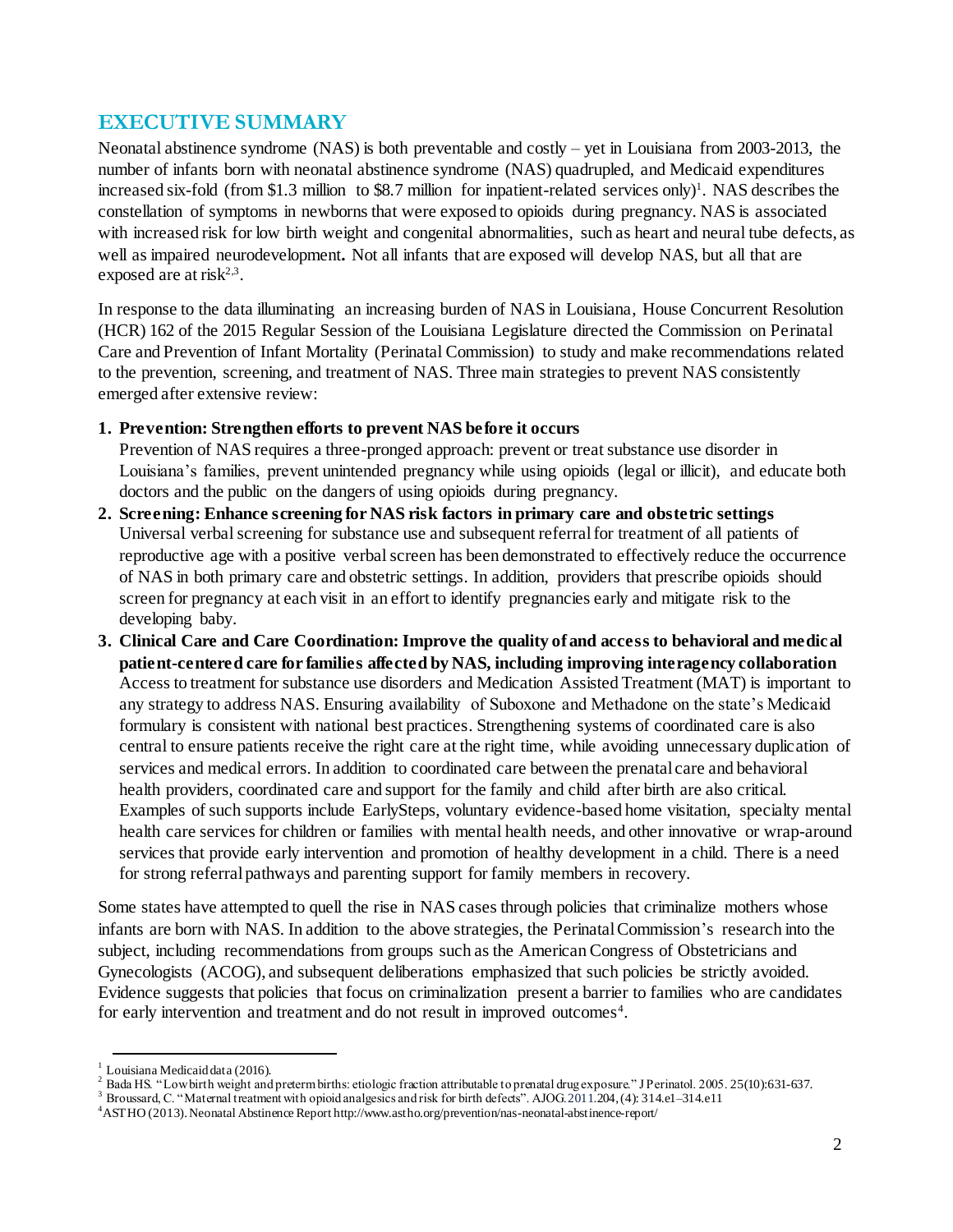## **INTRODUCTION**

House Concurrent Resolution (HCR) 162 of the 2015 Regular Session of the Louisiana Legislature (Attachment A) directed the Commission on Perinatal Care and Prevention of Infant Mortality (Perinatal Commission) (Attachment B) to study and make recommendations related to the prevention, screening, and treatment of neonatal abstinence syndrome (NAS) and to submit a written report of its findings and recommendations to the House and Senate committees on health and welfare no later than March 1, 2016. As a result, the Perinatal Commission conducted a study of the issue of NAS and the following document represents the findings and recommendations therein.

The occurrence of NAS – the constellation of problems in newborns exposed to opioids during the prenatal period – is rising throughout the United States and here in Louisiana. These babies suffer from the symptoms of drug withdrawal that lead to costly, prolonged hospital stays. Beyond the hospital stay, prenatal exposure to opioids show increased risk for low birth weight, congenital abnormalities, and impaired neurodevelopment<sup>5,6</sup>. Mothers who took opioids during the first two months of pregnancy have been found to be two times more likely to have a pregnancy affected by a neural tube defect than women who did not use opioids during pregnancy<sup>7</sup>. Not all exposed infants may develop NAS, but all are at risk for needing treatment for the withdrawal symptoms associated with NAS, which may last for days, weeks or even months<sup>8</sup>. NAS increases the risk of respiratory complications at birth, low birth weight, prematurity, feeding difficulties and seizures<sup>9</sup>. While there is not yet consensus on the long term effects of prenatal opiate exposure, current research suggests that opiate-exposed infants may experience delayed mental development, motor function deficits, and hyperactivity and short attention span during their first years of life<sup>10</sup>. Furthermore, families who struggle with substance abuse often have several other cooccurring risk factors that can contribute to poor outcomes for children (e.g., mental illness, chaotic family environments, exposure to violence, parent-child relationship problems, health needs, inconsistent

"I was on METHADONE throughout my pregnancy due to addiction to opioids… and I stayed refrained from using any kind of drugs. IT SAVED MY BABY'S LIFE."

 $\ddot{\phantom{a}}$ 

*-Louisiana PRAMS Mom*

access to food, safe housing, and other basic needs), which may increase the complexity of families' needs.

The number of infants insured through Louisiana Medicaid born with NAS quadrupled over a ten-year period (2003-2013). In the same time period,

the state experienced a six-fold increase in expenditures to treat these infants, from \$1.3 million to \$8.7 million dollars for inpatient related services alone<sup>11</sup>. This calculation does not include the potential costs associated with the long-term effects for healthcare, early intervention services, and other resource needs. Approximately 66% of the births in Louisiana were eligible to be financed through the Medicaid Managed Care Organizations within the Bayou Health program in 2014. And, starting in 2015, behavioral health services to NAS-affected children and families have now been incorporated into the Bayou Health

<sup>6</sup> Broussard, C. "Maternal treatment with opioid analgesics and risk for birth defects". AJO[G.2011](http://www.ajog.org/issue/S0002-9378%2811%29X0003-0).204, (4): 314.e1–314.e11

<sup>5</sup> Bada HS. "Low birth weight and preterm births: etiologic fraction attributable to prenatal drug exposure." J Perinatol. 2005. 25(10):631-637.

<sup>7</sup> Yazdy MM et al. (2013). Periconceptional use of opioids and the risk of neural tube defects. *Obstetrics & Gynecology, 122*(4), 838-844

<sup>8</sup> Kocherlakota, P. (2014). Neonatal Abstinence Syndrome. *Pediatrics, 134*(2), e547-e561. DO[I: http://dx.doi.org/10.1542/peds.2013-3524](http://dx.doi.org/10.1542/peds.2013-3524)

<sup>9</sup> Ramakrishnan M. (2014) *Neonatal Abstinence Syndrome: How States Can Help Advance the Knowledge Base for Primary Prevention and Best Practices of Care.* Fro[m: www.astho.org/prevention/nas-neonatal-abstinence-report/](http://www.astho.org/prevention/nas-neonatal-abstinence-report/) <sup>10</sup> Behnke, M.; Smith, V.C.; the Committee on Substance Abuse & the Committee on Fetus and Newborn (2013). Prenatal Substance Abuse:

Short- and Long-term Effects on the Exposed Fetus. *Pediatrics, 131*(3), e1009-e1024. DO[I: http://dx.doi.org/10.1542/peds.2012-3931](http://dx.doi.org/10.1542/peds.2012-3931)<br><sup>11</sup> Data provided by Medicaid Quality Management, Statistics and Reporting via the Medica

Health Services Financing, 2015).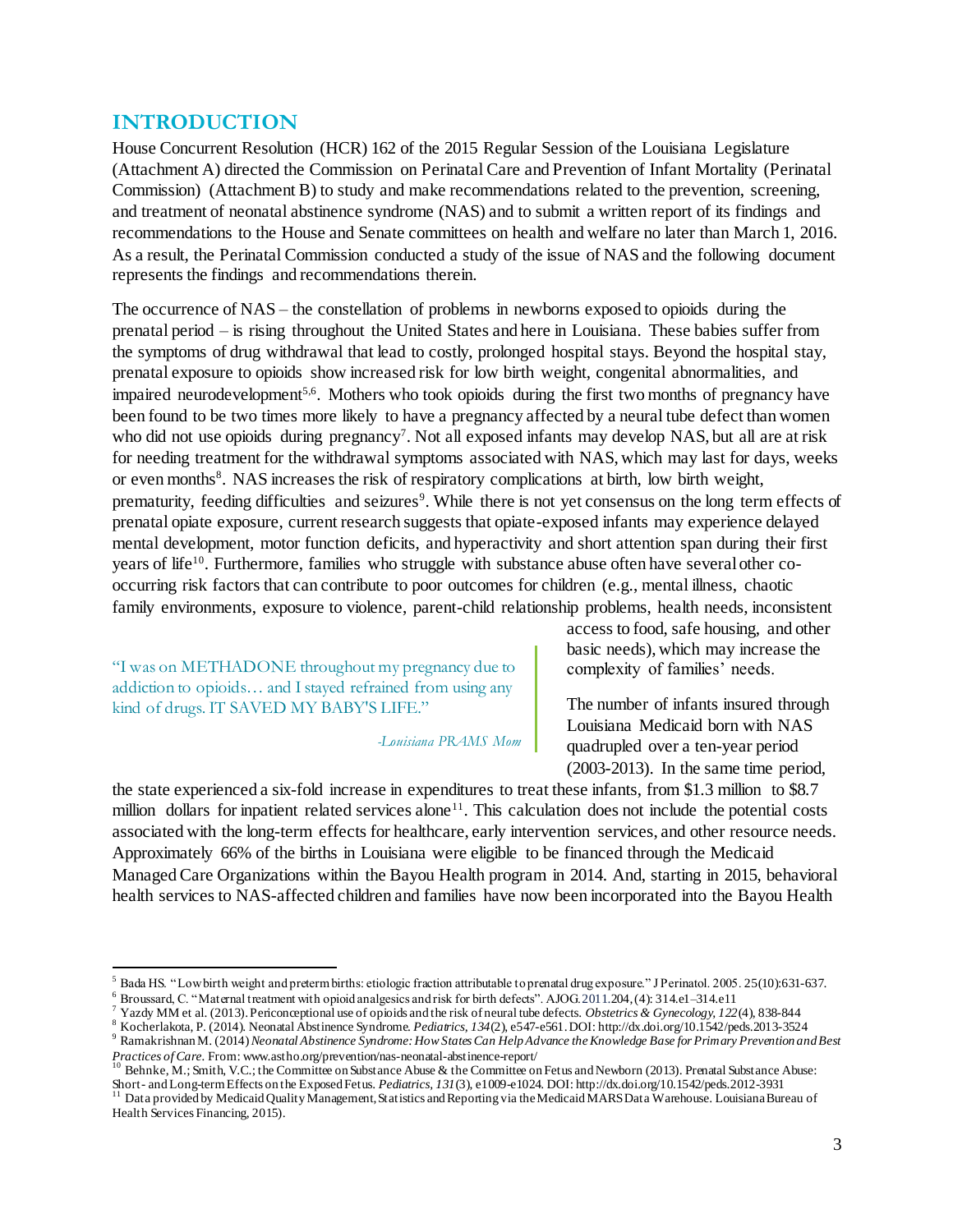system for Medicaid eligible beneficiaries. As such, the state has significant interest in and opportunity for improving outcomes.

According to Medicaid data, the majority of NAS births were to women over the age of 25, and of all substances, opioids were the most commonly identified substance of exposure among mothers with a diagnosis code for drug dependence during pregnancy. NAS can occur due to illicit drug use by a mother during pregnancy, but can also predictably develop after prenatal exposure to legitimately prescribed medications. In 2012, according to data from the Louisiana Pregnancy Risk Assessment Monitoring System (PRAMS), less than half of all pregnancies in Louisiana (43.1%) were intended or planned at the time of conception<sup>12</sup>. That fact, coupled with opioid use in the general population, increases the risk of exposure to these substances during pregnancy. Guidance of the Association of State and Territorial Health Officials (ASTHO) recommends for states to employ a comprehensive approach to addressing NAS, with efforts addressing both the upstream (prevention) causes and downstream (treatment) effects<sup>13</sup>.

While some states have attempted to address NAS concerns through legislation that criminalizes women whose infants are born exposed to opioids, these laws may have diminishing returns when compared to robust prevention, enhanced screening, and improved quality of care. March of Dimes, the maternal and child health advocacy organization that works to prevent premature births, noted that "targeting substance-abusing pregnant women for criminal prosecution is inappropriate and will drive women away from treatment"<sup>14</sup>. Effective prevention, identification, and treatment of NAS require a coordinated effort between state agencies, healthcare providers, and community organizations. And yet, Louisiana as a whole lacks a sufficient mental health infrastructure to assist families struggling with drug dependence before, during, and after a pregnancy. Criminalization will not ensure families have a pathway to optimal health.

This response to HCR 162 contains background information about NAS, a description of the process employed by the Perinatal Commission to study the problem, and specific findings and recommendations to address the problem of NAS in Louisiana.

Three main strategies to prevent NAS consistently emerged after extensive research:

- 1. Prevention: Improve efforts to prevent NAS before it occurs
- 2. Screening: Enhance screening for NAS risk factors in primary care and obstetric settings
- 3. Clinical Care and Care Coordination: Improve the quality of and access to behavioral and medical patient-centered care for families affected by Substance Use Disorders (SUD) and NAS, including improving interagency collaboration

 $\ddot{\phantom{a}}$ 

 $12$  Louisiana Pregnancy Risk Assessment Monitoring System (PRAMS), 2012.

<sup>13</sup> ASTHO. (2015). *How State Health Departments Can Use the Spectrum of Prevention to Address Neonatal Abstinence Syndrome: Companion Report.* Fro[m: www.astho.org/Prevention/Rx/NAS-Framework/](http://www.astho.org/Prevention/Rx/NAS-Framework/)

<sup>&</sup>lt;sup>14</sup> March of Dimes: Neonatal Abstinence Syndrome http://www.marchofdimes.org/advocacy/neonatal-abstinence-syndrome.aspx#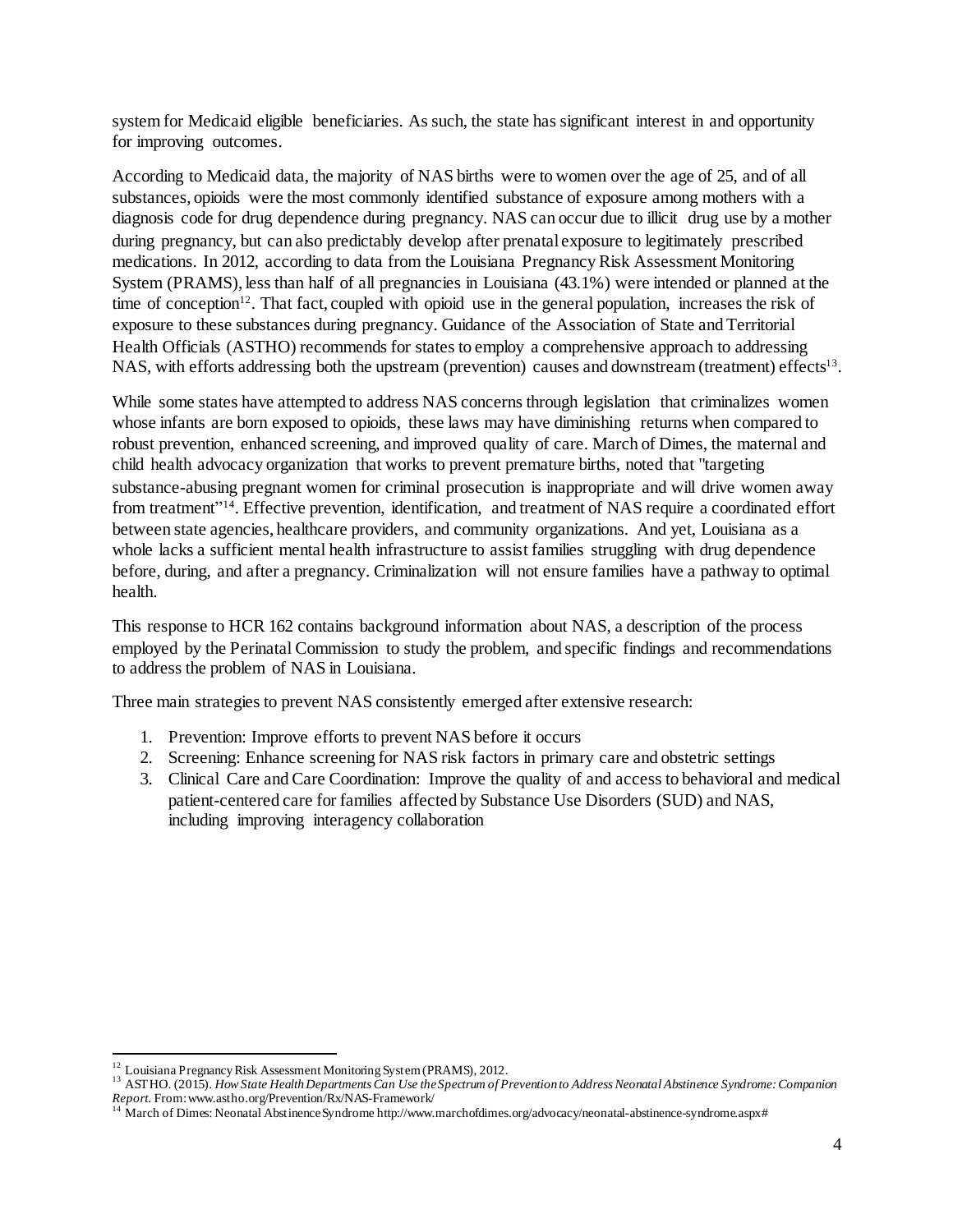# <span id="page-5-0"></span>**STUDY PROCESS**

HCR 162 requires the Perinatal Commission to study and make recommendations related to the prevention, screening, and treatment of NAS and to submit a written report of its findings and recommendations to the House and Senate committees on health and welfare. In response, the Perinatal Commission began by identifying groups and individuals in Louisiana that provide substance use and NAS prevention and treatment. These groups included individuals from Louisiana Medicaid, Louisiana Department of Health and Hospitals' (DHH) Office of Behavioral Health (OBH) and Office of Public Health (OPH), Woman's Hospital, Louisiana chapter of the American Congress of Obstetricians and Gynecologists (ACOG), specialists in substance use disorders and private practitioners. In addition, perspective was sought from DHH's Office of Citizens with Developmental Disabilities (OCDD) - EarlySteps, and the Department of Children and Family Services (DCFS).

The Perinatal Commission divided into seven subgroups to evaluate NAS in Louisiana based on the timing of opioid exposure, the type of treatment provider, and other related issues: Preconception/Interconception, Prenatal Providers, Prenatal Birthing Hospitals, Pediatrics/NICU, Behavioral Health, Infancy/Childhood, and Medicaid. A Data subgroup was identified to support the clinical groups.

Each subgroup was asked to review best practices and answer the following questions from the perspective of their individual subgroup:

- 1. What are the major drivers of NAS in Louisiana?
- 2. What are the major barriers to NAS prevention in Louisiana?
- 3. What are specific recommendations to prevent NAS in Louisiana?

Each subgroup provided written and verbal reports to the Perinatal Commission that were used to formulate this response.

# <span id="page-5-1"></span>**FINDINGS AND RECOMMENDATIONS**

Following the period of study of NAS in Louisiana, the Perinatal Commission reviewed the subgroups' responses for common themes. The findings and recommendations are grouped in three areas – Prevention, Screening, and Clinical Care and Care Coordination. While there is some overlap and commonality among recommendations, they all are significant for consideration.

## <span id="page-5-2"></span>**Prevention**

NAS is an avoidable condition, and its prevention could eliminate tremendous pain and suffering for families, as well as the burden on the healthcare system. Several issues to consider in the prevention of NAS are preventing opioid addiction, preventing unintended pregnancy while using any opioid (prescribed or illicit), and ensuring providers and patients are aware of the risks associated with pregnancy and opioid use.

According to the Centers for Disease Control and Prevention (CDC)<sup>15,16</sup>, 259 million prescriptions for analgesics, many of which are opioids, were written in 2012. The CDC also states that the strongest risk factor for heroin addiction, which is on the rise, is addiction to prescription opioid painkillers. People often assume prescription pain relievers are safer than illicit drugs because they are medically prescribed;

 $\ddot{\phantom{a}}$ <sup>15</sup> Vital Signs: Variation Among States in Prescribing of Opioid Pain Relievers and Benzodiazepines — United States, 2012. Morbidity and Mortality Weekly Report (MMWR) July 4, 2014/63(26);563-568<br><sup>16</sup> Decline in Drug Overdose Deaths After State Policy Changes — Florida, 2010–2012. Morbidity and Mortality Weekly Report (MMWR) July

<sup>4, 2014 / 63(26);569-574</sup>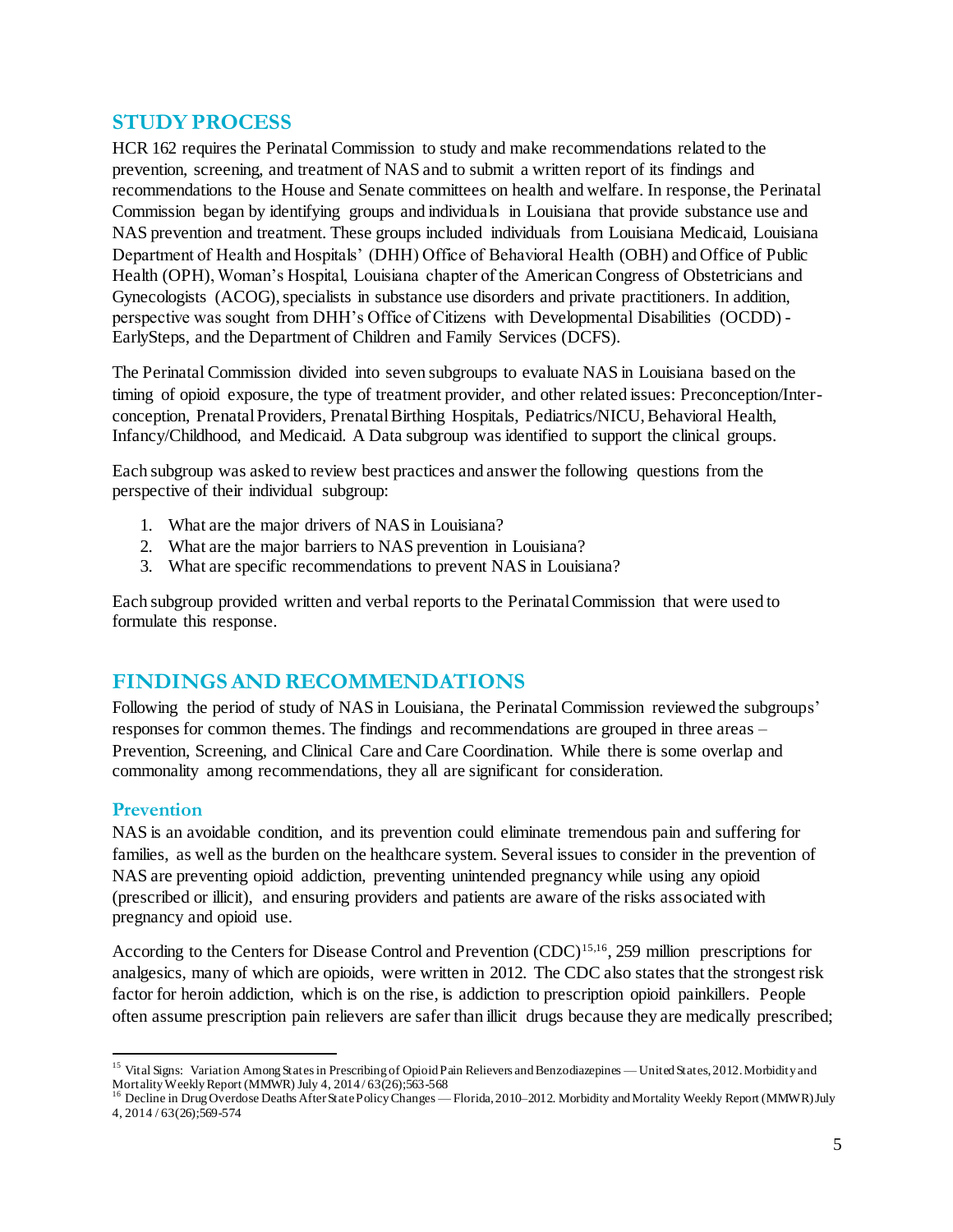however, when a pregnant woman takes an opioid her baby is at risk for NAS. Various states have successfully used prescription drug monitoring programs to curb over-prescribing of opioids. Ten of the thirteen highest opiate prescribing states are in the South, with Louisiana ranked  $7<sup>th</sup>$  in the nation with 118

"There needs to be MORE INFORMATION available to pregnant women or women planning to become pregnant if they are being treated with methadone before becoming pregnant and/or during pregnancy. Especially to any woman seeking answers and information about this. Thank you!"

*-Louisiana PRAMS Mom*

opiate prescriptions per 100 people in 2012. Beginning in 2012, New York required prescribers to check the state's prescription drug monitoring program database before prescribing opioids to patients. By the following year, there was a 75% drop in patients seeing multiple prescribers for the same drugs, and an overall reduction in new prescriptions for opioids. Similarly,

Florida began tightly regulating pain clinics in 2010, and among other changes they disallowed the dispensation of medication from the clinics themselves. In line with other states' efforts, in 2014, Louisiana passed legislation that requires a prescriber to access the database prior to an initial prescribing of any Scheduled II<sup>17</sup> substance for the treatment of non-cancer related chronic or intractable pain. Anecdotal evidence suggests that this database is underutilized by Louisiana prescribers.

Prescribing doctors and individuals involved in care of individuals before and between pregnancies have an opportunity to help ensure each pregnancy is intended and families are in optimal health at conception. Patient and provider education on prescribing best practices and the risks associated with opioid and opioid substitution medications, in combination with enhanced screening for substance use, have the potential to reduce NAS significantly.

It is important to note that prevention strategies should not be limited to prescribing providers, and it is recommended that the appropriate partners work together to fill gaps in mental healthcare needs for Louisianans and ensure provision of adequate mental health and social services statewide. The availability of earlier high-quality mental healthcare may divert people on the pathway to substance abuse.

## <span id="page-6-0"></span>**Recommendations**

#### **Preventing Opioid Addiction**

- It is recommended that comprehensive "Clinical Practice Guidelines on Prescribing Opioids" be developed by the state, which are based on nationally recognized best practice guidelines. These would support physicians in making informed and consistent decisions when prescribing opioids.
- It is recommended that a study be conducted to determine if the 2014 changes to Louisiana's prescription drug monitoring program database have had an effect on prescribing patterns as intended.
- It is recommended that additional research be conducted to identify the personal, social, and structural influences within the population of women in Louisiana having babies at risk for NAS.

#### **Preventing Unintended Pregnancy**

 It is recommended that when the "Clinical Guidelines on Prescribing Opioids" referenced above are developed that they support and maximize referral pathways to high quality reproductive

 $\overline{a}$  $17$  Schedule II substances are those that have a high potential for abuse, a currently accepted medical use, and abuse of the drug or other substances may lead to severe psychological or physical dependence.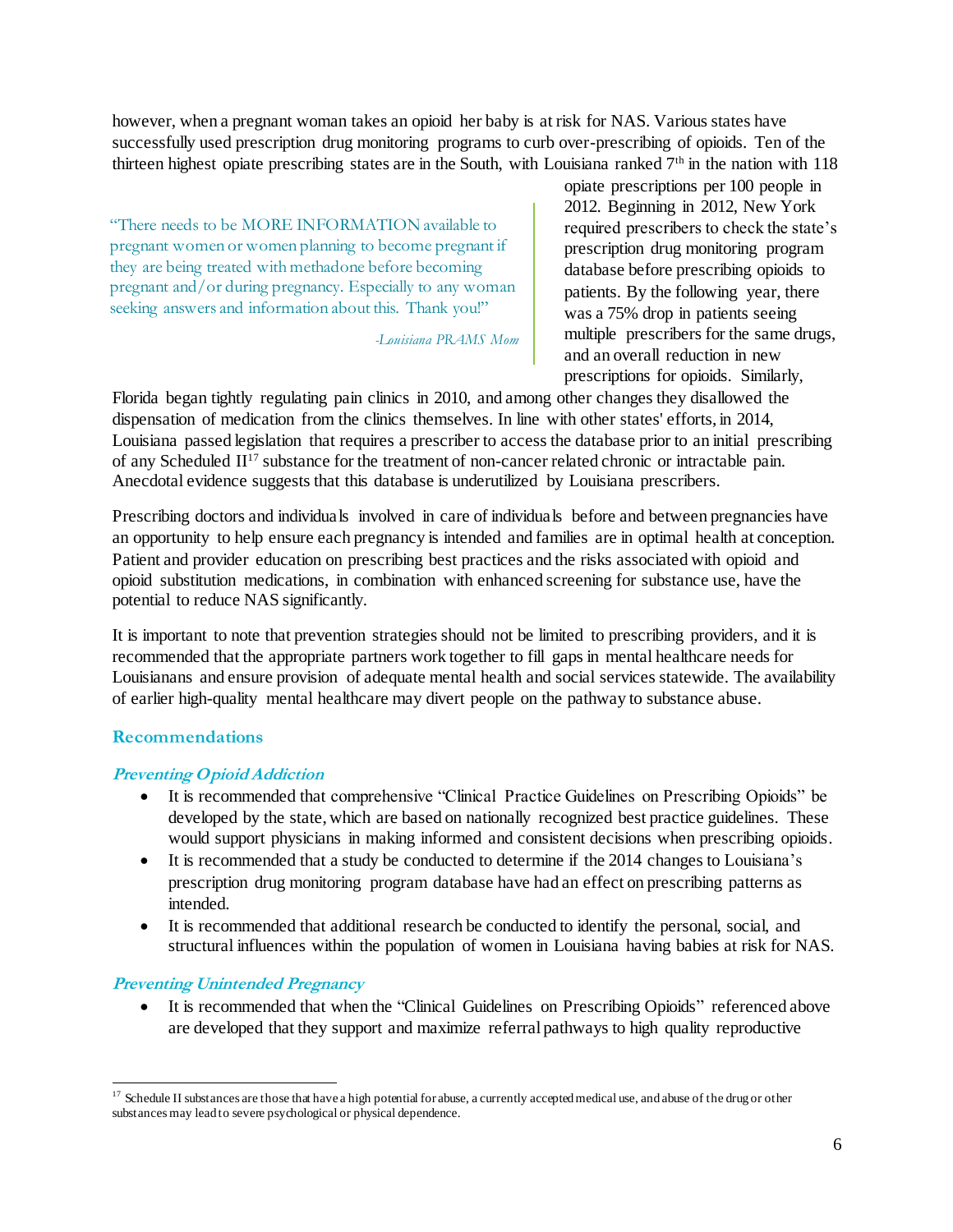health services, including access to long acting reversible contraceptives (LARCs), while using Medication Assisted Treatment (MAT) or other opioids.

It is recommended that the national Quality Family Planning Guidelines<sup>18</sup>, which include pregnancy testing and counseling, preconception health, and contraceptive services, be implemented in all healthcare settings providing care to women of reproductive age, where allowable.

## **Education**

- It is recommended that providers and patients are made aware of the risks associated with pregnancy and opioid use to significantly help reduce the incidence of NAS. Information about NAS should be incorporated into curricula for medical students, residents, and medical providers so they understand all drugs that may contribute to NAS or fetal substance exposure, and to prescribe non-narcotics when appropriate. It is important for provider training to include data supported information about outcomes, education regarding family factors related to substance use, and how best to support affected families.
- It is recommended that the public be made aware of the effects of substance use (including of tobacco and alcohol) when used prior to and during pregnancy<sup>19</sup>.

## <span id="page-7-0"></span>**Screening**

Adequate screening for substance use, pregnancy and risk of unintended pregnancy are key to identifying risks early, leading to improved outcomes for families. The effects of NAS can be drastically mitigated or even prevented with early intervention in the course of primary care and prenatal care. There is a lack of standard protocols for recognition and treatment of NAS. Providers, especially those who prescribe opioids, can impact NAS prevention by screening families for substance use, ensuring women are aware of family planning options, and identifying pregnancies early on. Similarly, obstetricians can identify substance use early in pregnancy through the implementation of a simple verbal screening tool in their clinics. Both approaches allow providers to work with families to mitigate the effects of substance use and provide evidence-based care tailored to that family's needs. Furthermore, individuals who are generally healthy, or who do not have health coverage due to income limitations, often have few medical visits, providing limited opportunities for screening.

As a part of the inquiry for this report, a Perinatal Commission subgroup queried a sample of birthing hospitals in the state on maternal screening, referral and treatment practices, and NAS assessment and treatment protocols. From the 26 hospitals that responded, it appears that Louisiana hospitals neither use evidence based verbal screens to universally screen for substance use among women during pregnancy, nor do they universally perform urine drug screens on pregnant women who present to labor and delivery. Several hospitals report conducting urine drug screens upon hospital admission for pregnant women when there is a concern of potential substance use; however, opioid use is so widespread that selective screening will lead to many missed opportunities for treatment. The survey also assessed practices for determining neonatal status for infants who were exposed or believed to be at risk for NAS. Many reported using the Finnegan scoring tool<sup>20</sup> to assess the severity of NAS.

 $\ddot{\phantom{a}}$ <sup>18</sup> MMWR (2014). "Providing Quality Family Planning Services: Recommendations of CDC and the U.S. Office of Population Affairs." http://fpntc.org/sites/default/files/resource-library-files/QFP%20Recommendations%20MMWR%20April%202014.pdf<br><sup>19</sup> AST HO (2014). "Neonatal Abstinence Syndrome: How States Can Help Advance the Knowledge Base for Primary Prev

Practices of Care."http://www.astho.org/prevention/nas-neonatal-abstinence-report/<br><sup>20</sup> The Finnegan Scoring Tool is a 31 item scale is designed to quantify the severity of NAS and to guide treatment, and is administered e

hours. The individual NAS symptoms are weighted (numerically scoring 1–5) depending on the symptom, and the severity of the symptom expressed. Infants scoring an 8 or greater are recommended to receive pharmacologic therapy. The most comprehensive of scales, it is found to be too complex by many nurseries for routine use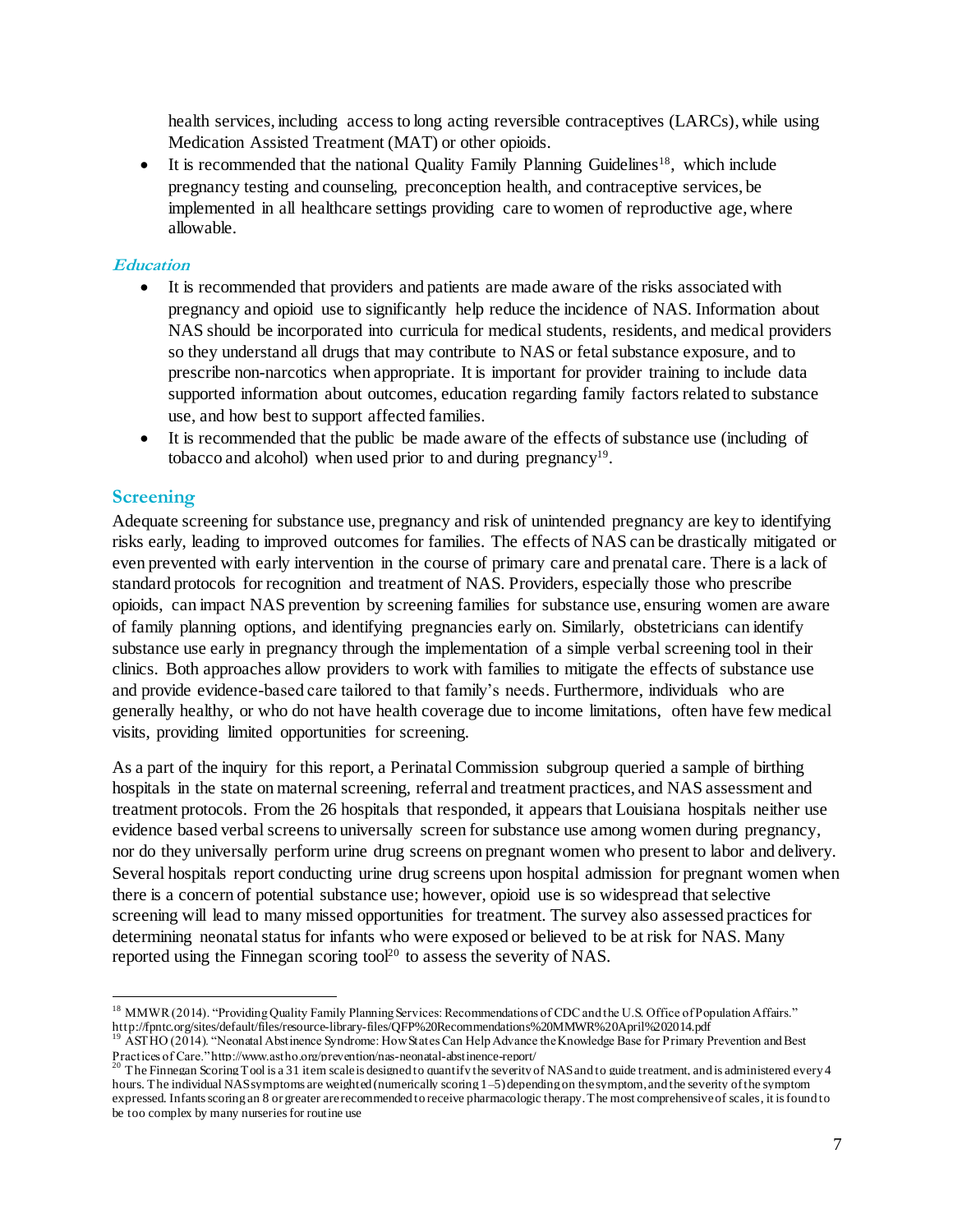Louisiana Medicaid, in partnership with DHH OPH and OBH, DCFS and other state and local entities, is currently participating in a Medicaid Innovator Accelerator Program (IAP) initiative through the federal Centers for Medicare and Medicaid Services (CMS) with a focus on Substance Use Disorders (SUD). Nationally, CMS has identified SUD as a key area "to improve how health care is delivered, measured, and experienced." In Louisiana, the Medicaid IAP is focusing on NAS. Through this initiative promising practices for screening, referral, and care have been identified. DHH is working to develop a SUD toolkit for clinicians and facilities. This toolkit will serve as a comprehensive resource for screening tools, substance use disorder counseling recommendations and other resources. It includes a sample client/patient referral and service flow diagrams that can provide guidance for referral and care of pregnant women and newborns at risk for NAS. It is recommended that the toolkit be made available to all providers who treat families with risk factors for NAS.

## <span id="page-8-0"></span>**Recommendations**

 $\ddot{\phantom{a}}$ 

- It is recommended that verbalscreening for substance use be conducted in the primary care and obstetric settings.
- It is recommended that universal screening for substance use be conducted for reproductive age individuals, using a validated screening tool at the time of visits with all medical providers. The SBIRT<sup>21</sup> Screening Tool (Screening, Brief Intervention, Referral, and Treatment) is one example of a validated tool utilized in many areas of the state.
- It is recommended that the substance use disorder toolkit referenced above, when completed, be made available and utilized by all providers who treat families who have risk factors for NAS.
- It is recommended that screening for pregnancy be conducted in the prescribing providers' office.
- It is recommended that providers and clinics that participate in the care of women of reproductive age who are prescribed opioids, or who are on Medication Assisted Treatment (MAT) for addiction, should facilitate linkage to high quality reproductive health services, and encourage and offer pregnancy testing during all visits to identify pregnancy early and create an appropriate care plan for women who become pregnant.

## <span id="page-8-1"></span>**Clinical Care and Care Coordination**

In order to reduce the incidence of NAS, there are three key intervention points where care must be coordinated - during and after pregnancy, at birth, and during early childhood. There is no single, widely accepted definition of care coordination. However, three concepts appear in most definitions<sup>22</sup>:

- 1. Comprehensive: All services a family receives, including services delivered by systems other than the health system, are to be coordinated.
- 2. Patient-centered: Care coordination is intended to meet the needs of the child and the family, both developmentally and in addressing chronic conditions.
- 3. Access and Follow-up: Care coordination is intended not only to connect children and their families to services, but also to ensure that services are delivered appropriately and that information flows among care providers and back to the primary care provider.

Medical providers typically involved in the treatment of children with NAS and their families include obstetricians, neonatologists, substance abuse treatment specialists, and general pediatricians. The goal of

 $^{21}$  There are multiple SBIRT tools. Louisiana started with the 4Ps Plus tool developed by Ira Chasnoff, MD. Other tools recommended on the SAMSHA website include CAGE, CRAFFT, ASSIST, AUDIT, Michigan Alcoholism Screening Tool (MAST), and Drug Abuse Screening Tool (DAST). <sup>22</sup> Making Connections: Strengthening Care Coordination in the Medicaid Benefit for Children and Adolescents.

https://www.medicaid.gov/Medicaid-CHIP-Program-Information/By-Topics/Benefits/Downloads/EPSDT-Care-Coordination-Strategy-Guide.pdf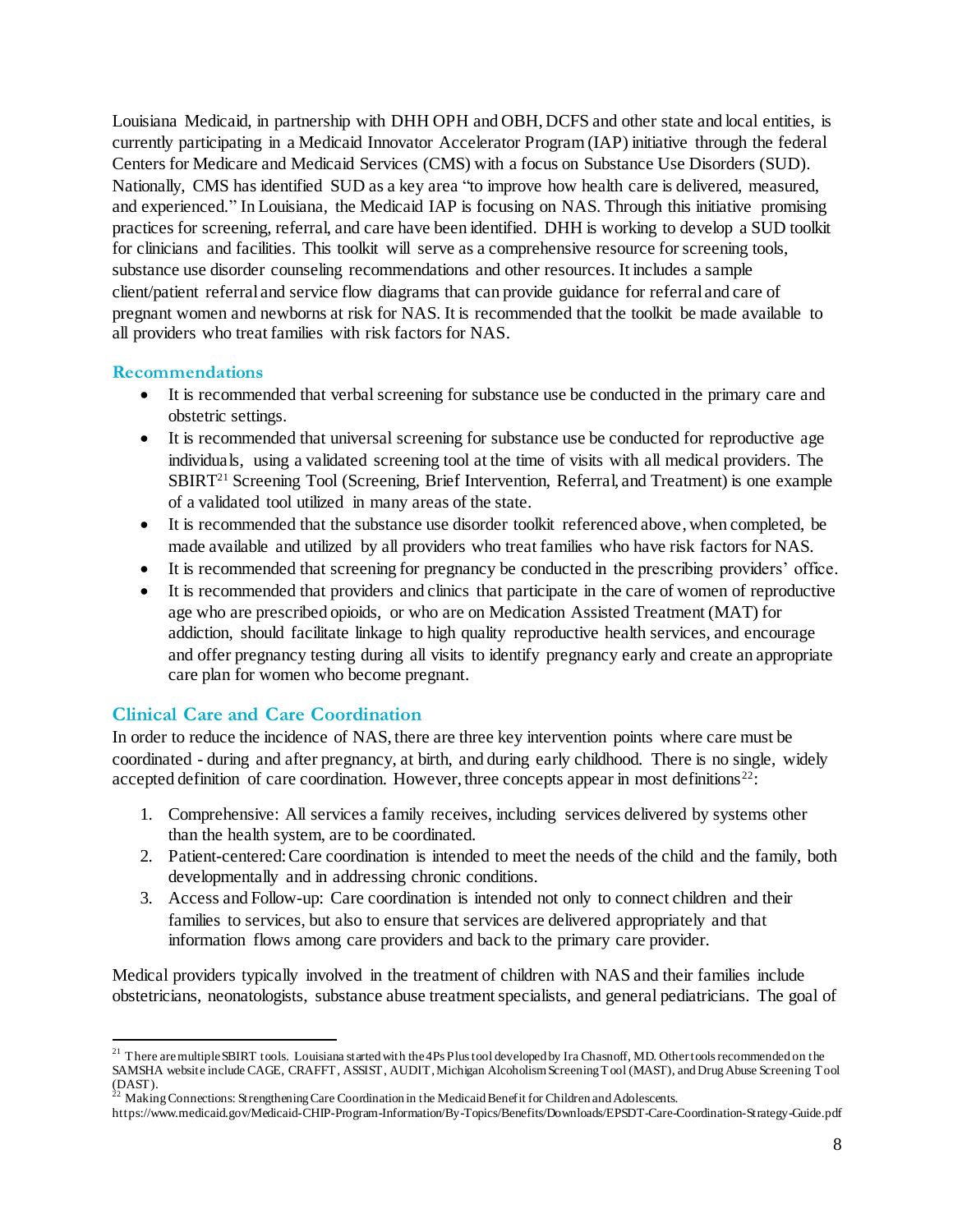coordinated care is to ensure patients receive the right care at the right time, while avoiding unnecessary duplication of services and preventing medical errors.

Studies show that enrolling opioid-dependent pregnant women in a program with experience in the care of pregnancies at risk for NAS can improve the pregnancy outcome<sup>23</sup>, but pregnant women in Louisiana who use opioids have few treatment options. In addition, there have been significant gaps in covered services. While Suboxone is covered by Louisiana Medicaid, since 1991 Louisiana has prohibited Medicaid reimbursement for the use of narcotics – including Methadone– in the treatment of substance use disorders. Further, the state is home to only ten state-sanctioned, privately owned, and licensed Methadone clinics. These clinics are regulated by the Louisiana DHH Office of Behavioral Health. All ten of the clinics treat pregnant women as a priority population, and inpatient hospitalization is not a mandate for transitioning pregnant women into treatment. However, anecdotal reports from providers indicate that the prevailing pattern of practice in Louisiana is for addiction treatment providers to dismiss pregnant patients from their care for the fear of liability and concern for poor outcomes. This practice could lead to insufficient prenatal care and resultant poor pregnancy outcomes. To improve the quality of care in these clinics, the DHH Office of Behavioral Health is working with Louisiana Medicaid to seek federal CMS approval for Medicaid reimbursement of Methadone treatment for pregnant women. Additional policy changes include amending the state plan and requiring all Methadone providers to have applied to at least one managed care organization within Bayou Health. However, this historical gap in Medicaid coverage has presented significant cost and transportation barriers to treatment for many families. In addition, contracting with only one Bayou Health Plan may not be adequate.

At the same time, anecdotal evidence from discussions with obstetricians in Louisiana reflect their belief that the customary care for opioid dependent patients during pregnancy should be to provide minimal opioid maintenance throughout the pregnancy in an effort to minimize the severity NAS symptoms. However, national guidelines from the Substance Abuse and Mental Health Services Administration (SAMHSA) have not found compelling evidence supporting reduced maternal methadone dosages to avoid NAS. In fact, dosages commensurate with maternal weight and other factors have been associated with increased weight gain, decreased illegal drug use, and improved compliance with prenatal care by pregnant women in MAT and with increased birth weight and head circumference, prolonged gestation, and improved growth of infants born to women in MAT<sup>24</sup> . Methadone and Suboxone are currently the drugs of choice for transitioning pregnant women into treatment for addiction. The Drug Enforcement Agency (DEA) only allows 72 hours of admission time to transition pregnant women to methadone in a general hospital setting without a formal request for additional treatment time for complications<sup>25</sup>. After discharge, referrals for follow-up send women to Methadone treatment centers.

Infants with NAS require additional care, both pharmacologic and non-pharmacologic. Parents can play a significant role in their child's care management, resulting in shortened hospital stays and better preparation for discharge<sup>26</sup>. However, mandatory reporting requirements to ensure the child's safety also need to be considered. As part of the federal Child Abuse Prevention and Treatment Act (CAPTA), mandated reporters<sup>27</sup> must report families to DCFS to be investigated for prenatal neglect when a child 30

 $\ddot{\phantom{a}}$ 

<sup>&</sup>lt;sup>23</sup> "Buprenorphine during pregnancy reduces neonate distress." (2012) <https://www.drugabuse.gov/news-events/nidanotes/2012/07/buprenorphine-during-pregnancy-reduces-neonate-distress><br><sup>24</sup> "Medication-Assisted Treatment for Opioid Addiction During Pregnancy." (2005) *Medication-Assisted Treatment for Opioid Addiction in* 

*Opioid Treatment Programs.* Substance Use and Mental Health Administration. U.S.

<sup>21</sup> CFR 1306.07 (b)

<sup>26</sup> Kocherlakota, P. Pediatrics, Volume 134, Number 2, August 2014, pg. 3547.

<sup>&</sup>lt;sup>27</sup> Mandated reporters include: health practitioners, mental health & social service practitioners, members of the clergy, teaching or child care providers, police officers & law enforcement officials, commercial film & photographic print processors, mediators, court-appointed special advocates, organizational or youth activity providers, and coaches.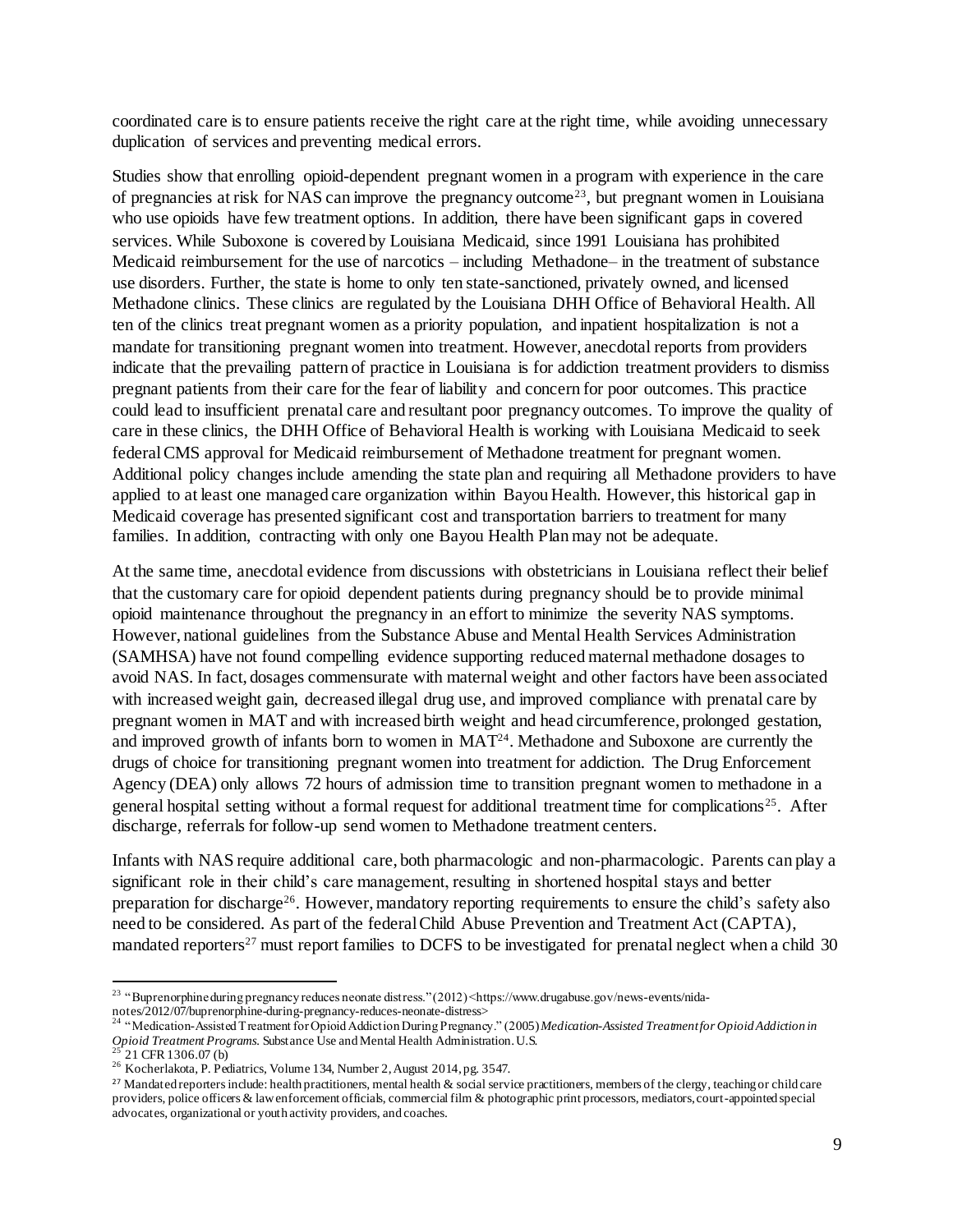days or younger has withdrawal symptoms, a positive screen, or observable harmful effects in physical appearance or functioning and the mother unlawfully used (or in a manner not prescribed) a controlled dangerous substance. DCFS has had a policy in place on referrals and investigations involving substanceexposed newborns since 2006. This protocol includes a referral to DHH OBH or another local treatment facility for substance abuse assessment and treatment for the parents, a referral to DHH OCDD EarlySteps early intervention services for the child, a safety assessment and referral planning for discharge, and follow-up with DCFS Family Services program for the family.

Substance exposed newborns, including children with NAS, are eligible for developmental support based on child/family needs through EarlySteps<sup>28</sup>, the state's early intervention program for children 0-3 with or at risk for developmental delays. Further, the EarlySteps approach to identification of the need for services is based on a deficit model – if developmental delays are not immediately identified, services may not be provided. There is danger in missing the opportunity to support development proactively and address family issues that may contribute to later-emerging developmental delays, mental health and behavioral issues.

A medical home<sup>29</sup> is needed for children with NAS once they leave the hospital. There is a lack of comprehensive and consistent services available throughout Louisiana for children and families of substance exposed infants post-discharge. No agency takes the lead on following these children, and there is limited attention to supporting positive parent-child interactions, one of the most important ways of promoting resilience in children exposed to adversity.

## <span id="page-10-0"></span>**Recommendations**

 $\ddot{\phantom{a}}$ 

## **During and After Pregnancy**

- It is recommended that public and private managed care organizations develop a preferred network of physicians or advanced care providers who are experienced not only in routine obstetrical care but also in the management of opioid maintenance.
- It is recommended that a process be developed so that providers at Opiate Substitution Treatment Programs, Methadone Maintenance Treatment Programs, and Office Based Addiction Treatment programs coordinate with an individual patient's other care providers.
- It is recommended that the state support birthing facilities' efforts to obtain authorization from DEA to allow birthing hospitals at least 72 hours or longer, if indicated, to transition pregnant women to MAT.
- It is recommended that providers who are experienced in the care of women whose babies are at risk for NAS be listed in conspicuous areas (i.e., posters in the lobby and in bathroom stalls) where prenatal care and opioid maintenance are provided.
- It is recommended that providers and clinics that participate in the care of a woman of reproductive age, who is not sterile and who is prescribed opioids during the course of treatment, or is on MAT for addiction, encourage and offer pregnancy testing during all visits. Early identification of pregnancy can help minimize the effects of NAS.

 $^{28}$ EarlySteps provides services to families with infants and toddlers aged birth to three years (36 months) who have a medical condition likely to result in a developmental delay, or who have developmental delays. Children with delays in cognitive, motor, vision, hearing, communication, social-emotional or adaptive development may be eligible for services. EarlySteps services are designed to improve the family's capacity to enhance their child's development. These services are provided in the child's natural environment, such as the child's home, child care or any other community setting typical for children aged birth to 3 years (36 months).<br><sup>29</sup> A medical home is a cultivated partnership between the patient, family, and primary provider in cooperation with specialists and support

the community. The patient and their family is the focal point of this model, and the medical home is built around this center.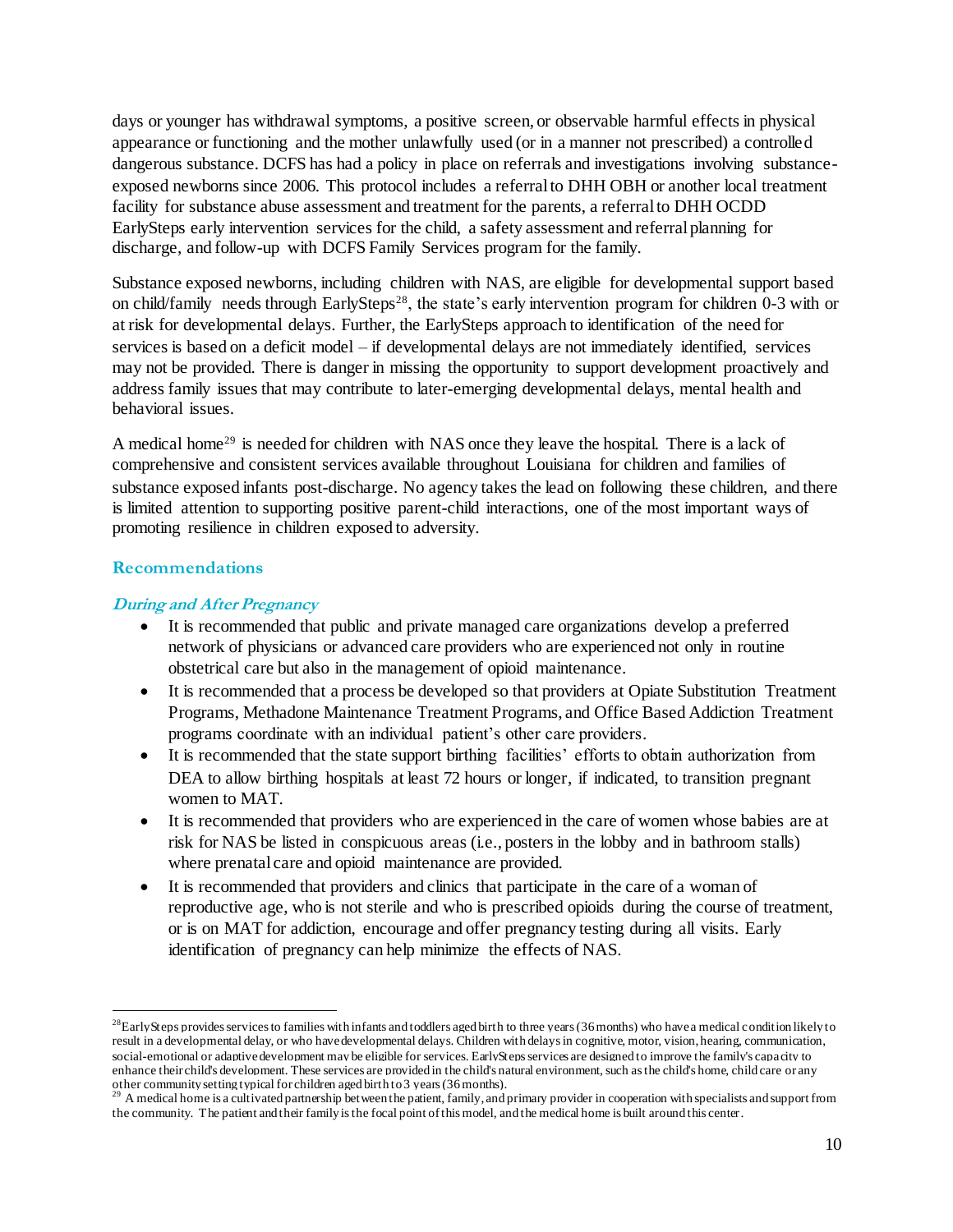- It is recommended that voluntary evidence-based home visitation programs (such as Nurse-Family Partnership, Parents as Teachers) and other supports such as Healthy Start and the Fussy Baby Network be supported as they provide comprehensive management including care coordination with linkages to important resources for families at risk for SUD and NAS.
- It is recommended that each Medicaid managed care organization provide care management resources specific to substance use disorders for pregnant women.

## **At Birth**

- It is recommended that each birthing facility have a defined protocol to identify and treat NAS.
- It is recommended that all providers who care for affected families receive adequate training about the immediate and ongoing needs of families whose children experience NAS.
- It is recommended that supportive services that provide an easier transition to life with a new baby with NAS be part of anticipatory guidance and discharge planning. These supports should include parental education about caring for an infant with NAS and appropriate therapeutic services for entire family. Support should extend beyond education to include resources necessary to apply this knowledge.
- It is recommended that further review be conducted of referral pathways within and across state and local systems to ensure access to follow-up care for families and to adequately address safety concerns for infants diagnosed with NAS.
- It is recommended that healthcare payors, both government and private, consider adequately reimbursing for care and care coordination services associated with high-risk pregnancies, including physical and mental health needs, and other services along the continuum of care.
	- o Enhanced reimbursement to neonatal intensive care units that follow evidence-based protocols and meet quality standards, and

"I was on pain meds BEFORE I became pregnant. When I found out I was pregnant, I was honest with my [doctor] because I was worried about my baby. He then REFERRED ME TO A TREATMENT CENTER that I am still at today and I am 100% sober and clean."

*-Louisiana PRAMS Mom*

incentivized payment structures, such as NAS score reduction or length of stay tied to provider reimbursement rates, should also be considered.

o Risk-adjusted reimbursement and provider incentives for care of patients receiving opioid maintenance should be considered, as well as support for data collection and quality metrics on process measures, clinical outcomes and cost savings.

## **Early Childhood**

- It is recommended that professionals and managed care entities work together to create a comprehensive system of services inclusive of prevention, acute medical care, ongoing developmental support and mental health/substance abuse treatment for the whole family.
- It is recommended that a medical home for infants with NAS be provided so that care can be comprehensively coordinated.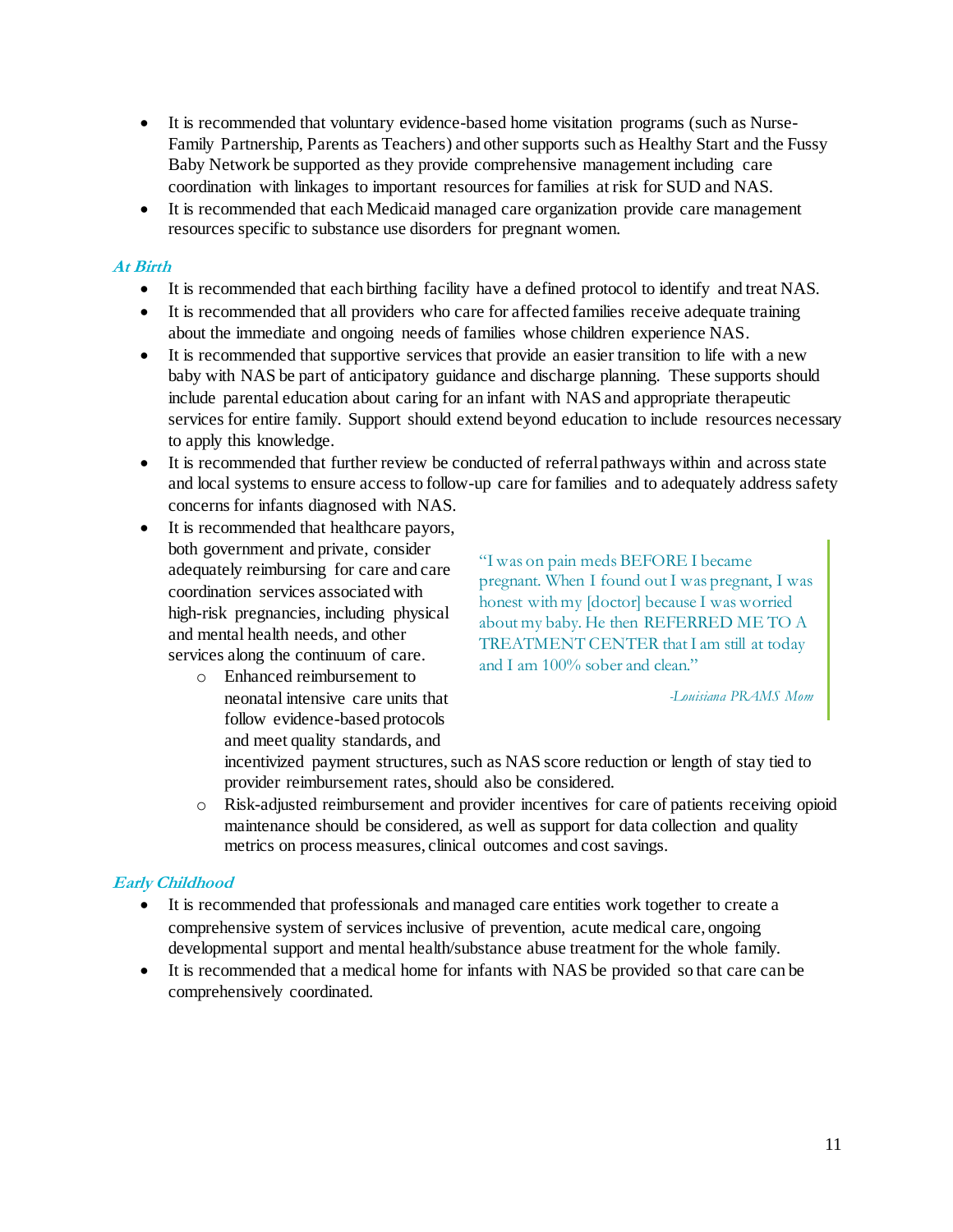- It is recommended that mental health and psychosocial support be addressed by the inclusion of a qualified mental health professional on children's treatment teams, or include consultation with a mental health professional who has expertise in substance-exposure and early childhood mental health.
- It is recommended that further study be conducted into ways to continue to support and expand evidence based home visiting programs and home-based mental health services that have a focus on promoting positive parent-child relationships and are in a key position to provide support, both prenatally and post-partum, for families who voluntarily seek help.
- It is recommended that a systematic environmental scan be conducted to identify existing local level practices and innovative models that are effectively coordinating care and supports throughout pregnancy and early childhood. Several such practices have been identified though the Medicaid IAP SUD initiative.

It is recommended that further study be

addiction I had. The [hospital] detoxed my baby. He was released 5.5 weeks after birth. He is a STRONG AND INTELLIGENT 3 month old and I'm very happy to have him home now. The program called EarlySteps came to my home and detected no problems with him. "No slowness" [Fussy Baby Program] also! IF I HAD CONTINUED HEROIN during my pregnancy he may not be here. So starting the Methadone clinic at 2 weeks pregnant helped majorly and between the clinic, my prenatal and my hospital. My baby made it 37.1 weeks. I always thank them and pray for other detox babies"

"My child was born ADDICTED to Methadone. It's a medicine I take for opioid

*-Louisiana PRAMS Mom*

conducted into ways to develop a more extensive workforce that is well trained to identify and provide culturally competent interventions for prenatal substance exposure and resultant conditions. It is recommended that medical home personnel, home visitation personnel, and others involved in the care of children with NAS receive training and professional education in the area of SUD and NAS, so that they have a comprehensive and functional understanding of how to recognize and address psychosocial, mental health, substance abuse, parent-child relationship and other family issues that may be associated with NAS.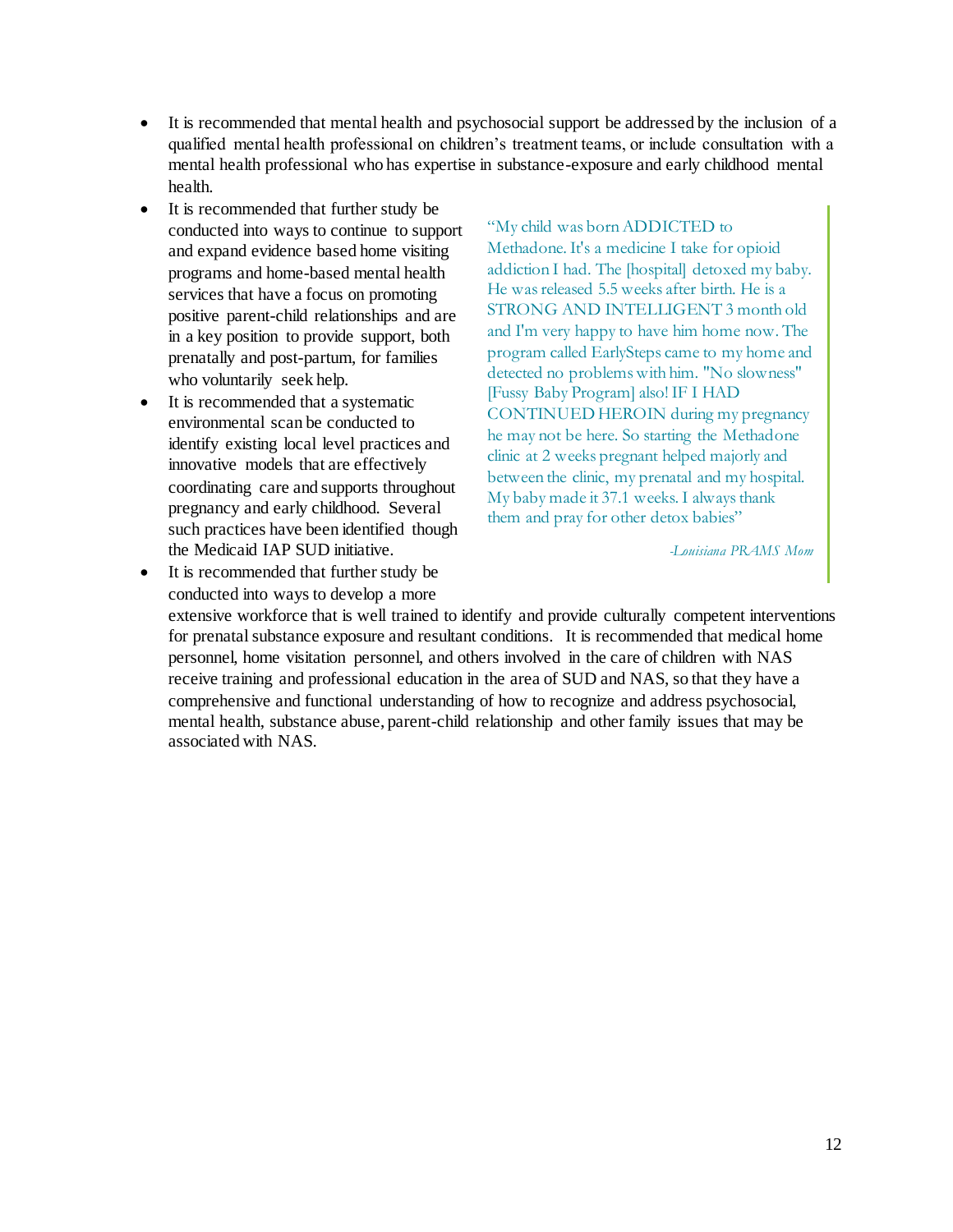# **CONCLUSION**

The findings of this study indicate it is critical for efforts that mitigate neonatal abstinence syndrome (NAS) span the areas of prevention, screening, and clinical care and care coordination. Therefore, specific recommendations are grouped into these three main strategies:

### **Prevention: Strengthen efforts to prevent NAS before it occurs**

Prevention of NAS requires a three pronged approach: prevent or treat substance use disorder in Louisiana's families, prevent unintended pregnancy while using opioids (legal or illicit), and educate both doctors and the public on the dangers of using opioids during pregnancy.

## **Screening: Enhance screening for NAS risk factors**

Universal verbal screening for substance use and subsequent referral for treatment of all patients of reproductive age with a positive verbal screen has been demonstrated to effectively reduce the occurrence of NAS in both primary care and obstetric settings. In addition, providers that prescribe opioids should screen for pregnancy at each visit in an effort to identify pregnancies early and mitigate risk to the developing baby.

**Clinical Care and Care Coordination: Improve the quality of and access to behavioral and medical patient-centered care for families affected by NAS, including improving interagency collaboration** The goal of coordinated care is to ensure patients receive the right care at the right time, while avoiding unnecessary duplication of services and medical errors. Access to treatment for substance use disorders and Medication Assisted Treatment (MAT) is important to any strategy to address NAS. Ensuring availability of Suboxone and Methadone on the state's Medicaid formulary is consistent with national best practices. Strengthening systems of coordinated care is also central to ensure patients receive the right care at the right time, while avoiding unnecessary duplication of services and medical errors. In addition to coordinated care between the prenatal care and behavioral health providers, coordinated care and support for the family and child after birth are also critical. Examples of such supports include EarlySteps, voluntary evidence-based home visitation, specialty mental health care services for children or families with mental health needs, and other innovative or wrap-around services that provide early intervention and promotion of healthy development in a child. There is a need for strong referral pathways and parenting support for family members in recovery.

Some states have attempted to quell the rise in NAS cases through policies that criminalize mothers whose infants are born with NAS. In addition to the above strategies, the Perinatal Commission's deliberations emphasized that such policies be avoided. Evidence suggests that policies that focus on criminalization present a barrier to families who are candidates for early intervention and treatment and do not result in improved outcomes.

> "I WAS TOO AFRAID TO GET HELP WHILE I WAS PREGNANT, but I know now that I should have done something about my problem then and not after my baby was born too early. Please spread the word. \*Get help with any drug problems asap so that your baby is born healthy. There is help out there. Ask your doctor or call your local hotlines...Thank you for your time!"

> > *-Louisiana PRAMS Mom*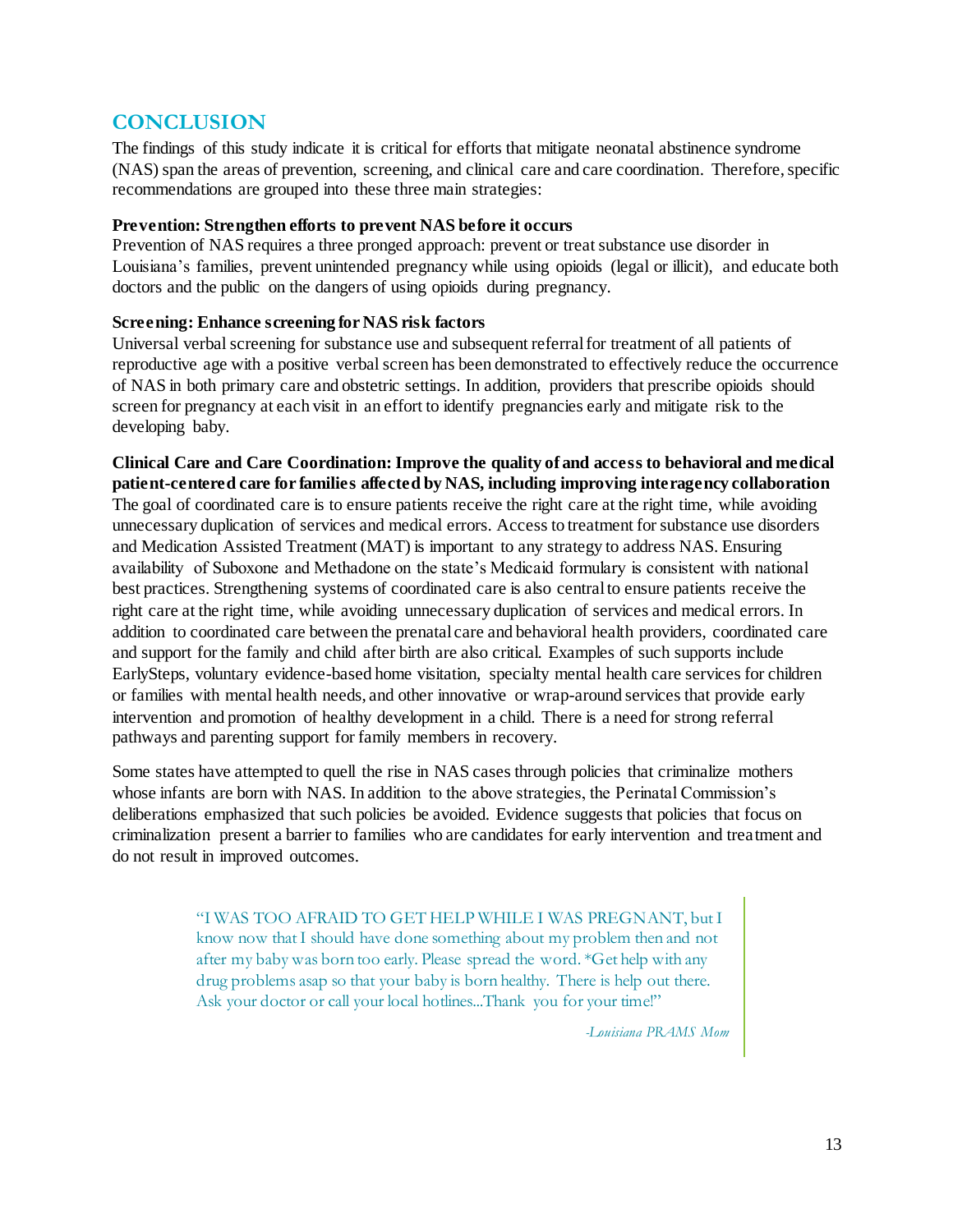# **GLOSSARY**

## **Addiction**

Addiction is a primary, chronic, neurobiologic disease with genetic, psychosocial, and environmental factors influencing its development and manifestations. Addiction is characterized by behaviors that include one or more of the following:

- Impaired control over drug use; compulsive use;
- Continued use despite harm;
- Cravings.

## **Buprenorphine**

Buprenorphine activates opioid receptors like other opioids but produces a diminished response, even with full occupancy – meaning that, like opioids, Buprenorphine produces effects such as euphoria or respiratory depression; however, these effects are weaker than those of full drugs such as heroin and methadone. The single agent product Subutex is recommended during pregnancy to avoid any potential prenatal exposure to naloxone.

- $\bullet$  Buprenoprhine with naloxone = suboxone, butrans, zubsolv, bunavail
- $\bullet$  Buprenorphine without naloxone = subutex, buprenex

## **De toxification/"Detox"**

A set of interventions aimed at managing acute intoxication and withdrawal, or a medical intervention that maintains a patient safely through withdrawal to recovery

## **Intoxication**

From the ICD 10 Manual: a transient condition following the administration of alcohol or other psychoactive substance resulting in disturbances in level of consciousness, cognition, perception, affect or behavior, or other psychophysiological functions and responses. Opiate acute intoxication symptoms include:

- Warmth, intense pleasure or rush, high 3-5 hours for heroin
- Followed by sedation, tranquility ("on the nod")
- Papillary miosis (pinpoint pupils)
- Respiratory depression (slowed breathing)
- Slowed movements and decreased level of consciousness

#### **Maintenance**

Medication Assisted Treatment, also known as MAT maintenance, is a term used when a patient is being treated in an outpatient clinic and a dosage of opioid agonist medication has been determined that maintains her in recovery. In other words, a dosage of MAT that stabilizes the patient so she is no longer caught in the cycle of intoxication and withdrawal

## **Medication Assisted Treatment (MAT)**

MAT describes the use of FDA-approved medication for the treatment of opiate/opioid addiction and substance abuse. Medication options for MAT include methadone or buprenorphine.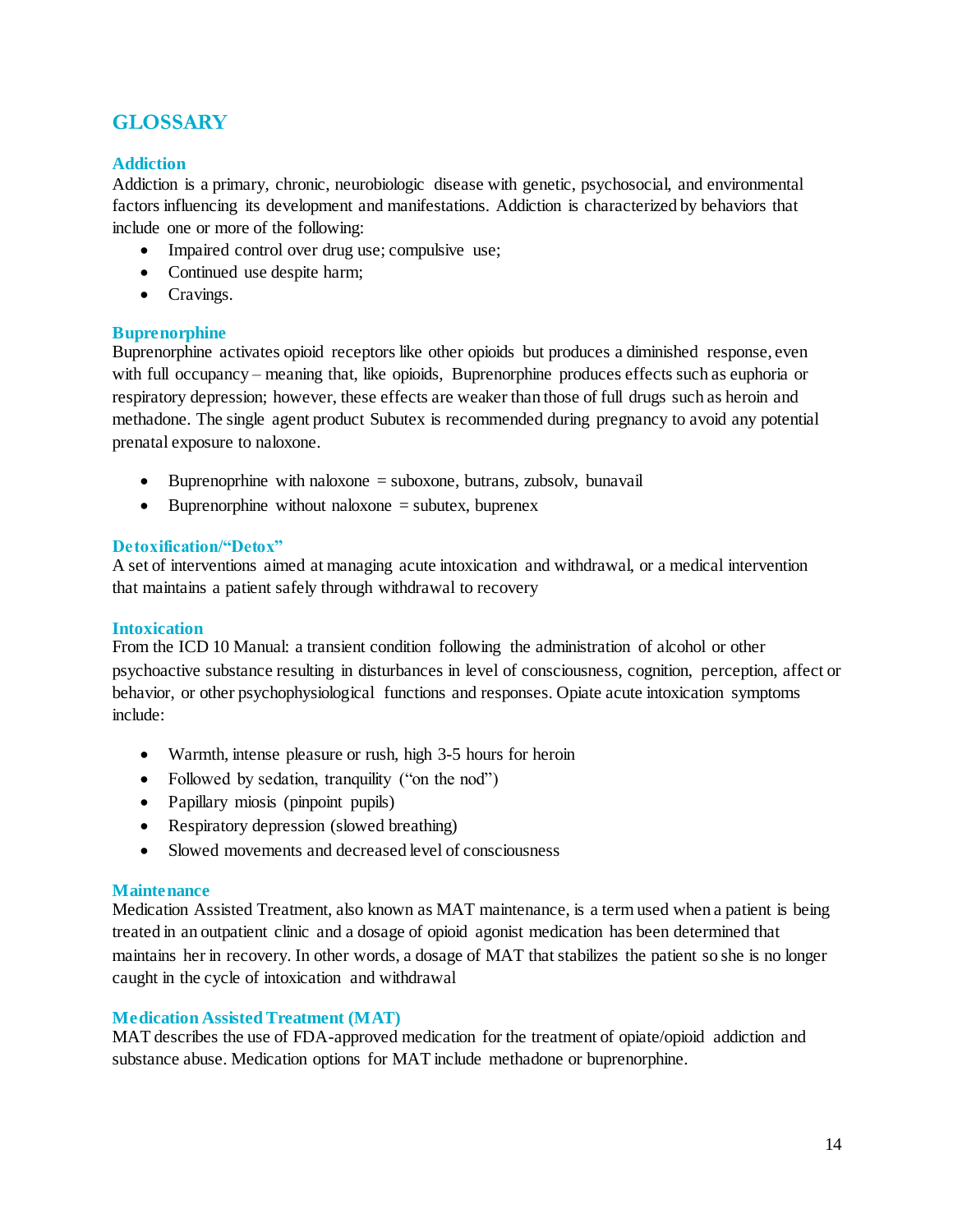## **Methadone**

Methadone is a substance that fully activates opioid receptors. MAT with methadone is the standard of care for the opiate addicted pregnant patient to minimize withdrawal, prevent relapse, and improve outcomes. Since the 1970s, methadone has been the standard treatment for heroin addiction during pregnancy. Outpatient methadone MAT maintenance is prescribed and dispensed to a patient daily by federally licensed/registered treatment center. Methadone MAT minimizes peak (highest concentration of drug in body) and trough (lowest concentration of drug in body) fluctuations in maternal opioid levels during pregnancy, thereby reducing fetal exposure to the effects of repeated intoxication and withdrawal. Further, Methadone is considered safe for breastfeeding mothers and babies.

#### **Neonatal Abstinence Syndrome (NAS)**

NAS refers to a collection of drug-withdrawal symptoms that infants can display if their mother takes a drug that causes dependency during pregnancy. NAS is recognized by the following symptoms in newborns:

- Dysregulation in central, autonomic and gastrointestinal systems functioning (Finnegan 1991)
- Central nervous system features include high-pitched cry, reduced quality and length of sleep, increased muscle tone, tremors, convulsions
- Autonomic features include yawning, sweating, sneezing, increased respiratory rate
- Gastrointestinal features include excessive sucking, poor feeding, regurgitation or vomiting, loose stools

Withdrawal usually begins within 24 hours after birth (heroin) to 72 hours after birth (methadone and buprenorphine), but may be delayed up to 5 to 7 days in some infants

## **Substance Use Disorder (SUD)**

Substance use disorders occur when the recurrent use of alcohol and/or drugs causes clinically and functionally significant impairment, such as health problems, disability, and failure to meet major responsibilities at work, school, or home. According to the Diagnostic and Statistical Manual of Mental Disorders, Fifth Edition (DSM-5), a diagnosis of substance use disorder is based on evidence of impaired control, social impairment, risky use, and pharmacological criteria.

## **Transition**

Transition describes the process of assisting a patient's transition from illicit drug use to MAT in order to lessen withdrawal symptoms. Transition typically occurs in an in-patient treatment center, but the ultimate goal is long-term maintenance that will be completed at outpatient clinic

## **Withdrawal**

Withdrawal is a substance-specific maladaptive change that is the result of cessation of or reduction of heavy and prolonged substance use. Withdrawal includes behavioral, physiological, physical and cognitive features. Opiate withdrawal is measured with Clinical Opiate Withdrawal Scale (COWS).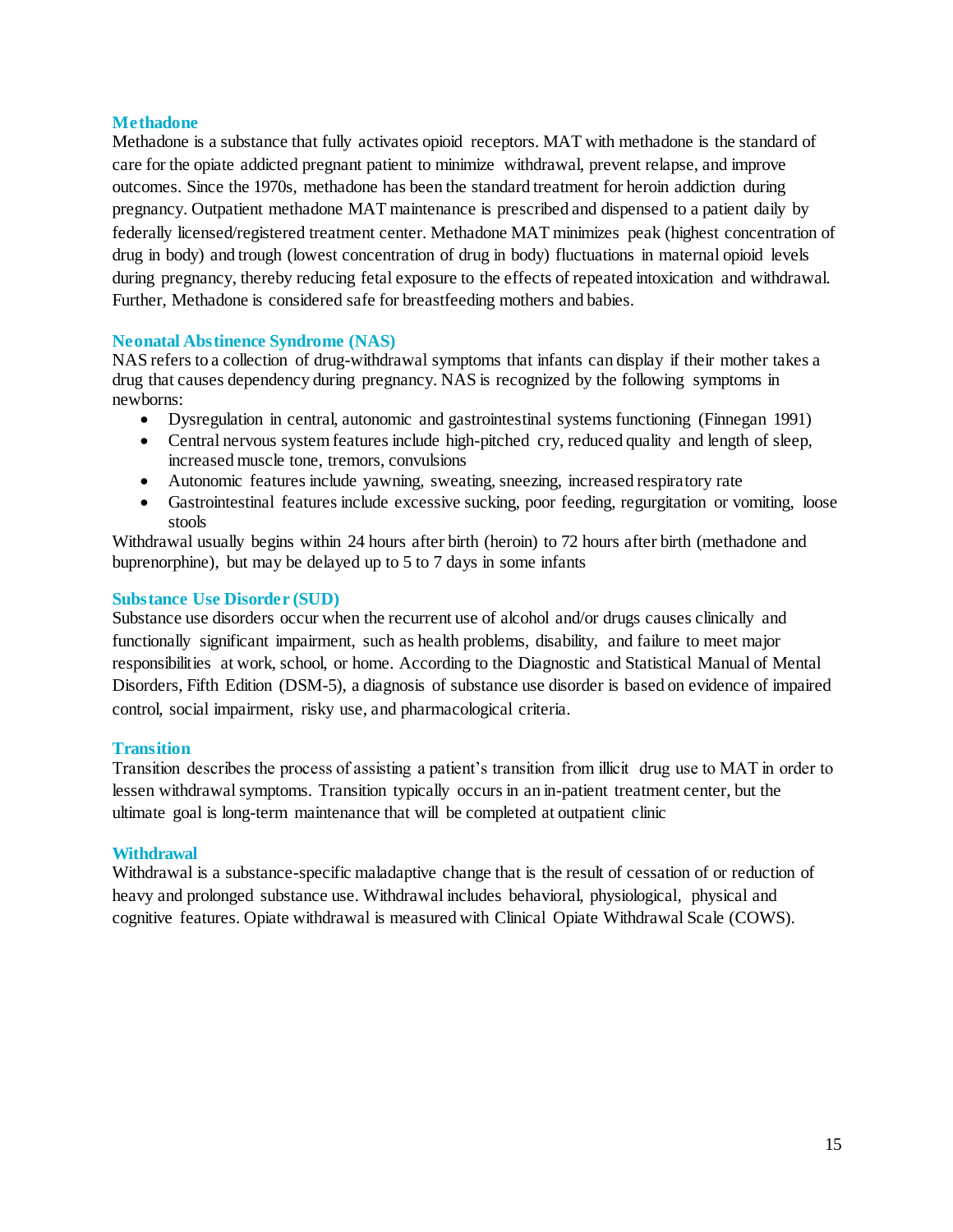# <span id="page-16-0"></span>**APPENDIX A – House Concurrent Resolution No. 162**

## **ENROLLED**

2015 Regular Session

## HOUSE CONCURRENT RESOLUTION NO. 162

### BY REPRESENTATIVES BARROW, JACKSON, POPE, SIMON, STOKES, WHITNEY,

## AND WILLMOTT AND SENATORS ALLAIN, DORSEY-COLOMB, AND

MILLS

## A CONCURRENT RESOLUTION

To urge and request the Commission on Perinatal Care and Prevention of Infant Mortality to

study and make recommendations related to the prevention, screening, and treatment of neonatal abstinence syndrome and to submit a written report of its findings and recommendations to the House and Senate committees on health and welfare no later than March 1, 2016.

WHEREAS, R.S. 40:2018 established the Commission on Perinatal Care and Prevention of Infant Mortality and provided for certain functions that are to be carried out by the commission which include all of the following:

(1) Research and review all state regulations, guidelines, policies, and procedures that impact perinatal care and, when appropriate, making recommendations to the secretary of the Department of Health and Hospitals and to the legislature; and

(2) Provide, through comparison of available data and research, for a plan that the state of Louisiana can adopt to reduce the number of teenage pregnancies, sick infants, and infant mortalities; and

(3) Propose a plan for an equitable system of financing comprehensive health and social services for indigent pregnant women and infants that incorporates the Medicaid program in the most efficient and cost-effective manner available to public and private hospitals in the state of Louisiana; and

(4) Compile and analyze information on existing infant mortality education programs and make recommendations for the implementation of public policies, for proposed legislation, and for a statewide program to combat the problem of infant mortality to coordinate and improve the services of the state, local governments, private and voluntary agencies, community organizations, and schools which serve to educate high risk candidates and their families; and

(5) Educate women of child-bearing age to be able to choose food wisely and understand the hazards of smoking, alcohol, pharmaceutical products, and other drugs during pregnancy and nursing; and

WHEREAS, neonatal abstinence syndrome (NAS) is a constellation of physiologic and neurobehavioral signs exhibited by newborns exposed to addictive prescription or illicit drugs taken by a mother during pregnancy and infants with NAS generally experience prolonged hospital stays, serious medical complications, and their treatment is very costly; and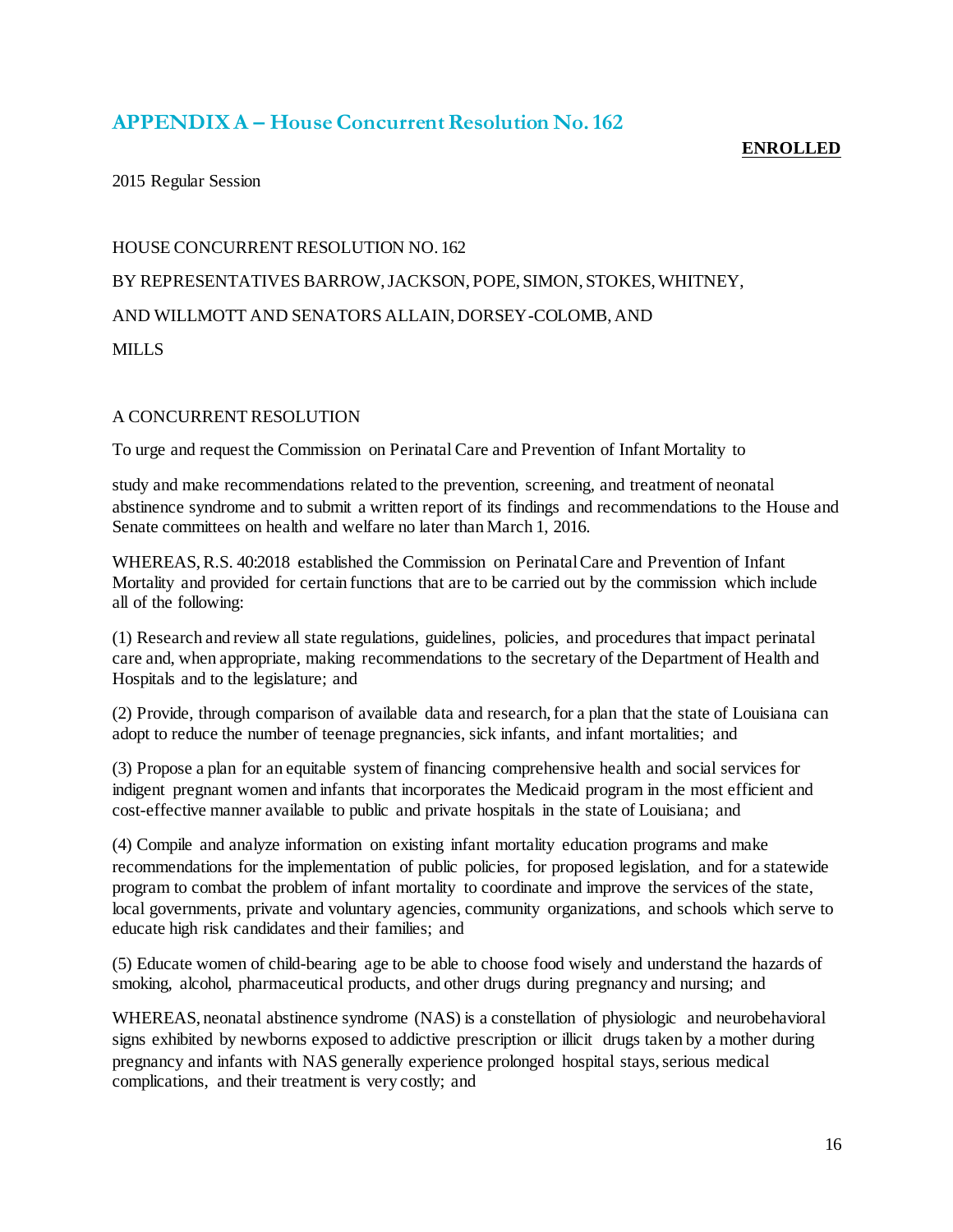WHEREAS, there has been a significant increase in the national prevalence of NAS with the diagnosis of NAS increasing from over one per one thousand hospital births in 2000 to over three per one thousand hospital births in 2009; and

WHEREAS, many healthcare providers believe that there has also been a significant increase of cases of NAS in Louisiana, although there is a lack of accurate and robust data to verify; and

WHEREAS, public health experts generally believe that the rise in NAS births goes hand-in-hand with a significant increase in prevalence of mothers dependent on or using opiates at the time of delivery and compounding this problem is the fact that the population of pregnant women with opioid dependence is varied, and their circumstances span the spectrum from heroin addiction, polydrug abuse, prescription opioid abuse, MAT (methadone maintenance or buprenorphine maintenance), and chronic opioid use prescribed for medical indications; and

WHEREAS, it is in the best interest of the state that a deeper understanding of this problem is developed and more accurate and robust data is compiled which will allow the state to adopt meaningful recommendations and reforms to address this growing epidemic affecting so many children of our state.

THEREFORE, BE IT RESOLVED that the Legislature of Louisiana does hereby urge and request the Commission on Perinatal Care and Prevention of Infant Mortality to study and make recommendations related to the prevention, screening, and treatment of neonatal abstinence syndrome and to submit a report of the data and recommendations to the House and Senate committees on health and welfare no later than March 1, 2016.

BE IT FURTHER RESOLVED that the Legislature of Louisiana hereby urges and requests the Department of Health and Hospitals to provide all necessary data to adequately determine the prevalence and cost of NAS to the state of Louisiana and to require the Bayou

Health managed care plans to make available to the commission all current treatment protocols and guidelines currently in effect regarding NAS.

BE IT FURTHER RESOLVED that the Medicaid Quality Committee shall provide the requisite clinical expertise and recommendations to the commission for purposes of assisting in the development of recommendations concerning the prevention, screening, and treatment of NAS.

BE IT FURTHER RESOLVED that the commission shall seek the input and guidance of the office of behavioral health of the Department of Health and Hospitals.

BE IT FURTHER RESOLVED that a copy of this Resolution be transmitted to the Commission on Perinatal Care and Prevention of Infant Mortality and the secretary of the Department of Health and Hospitals.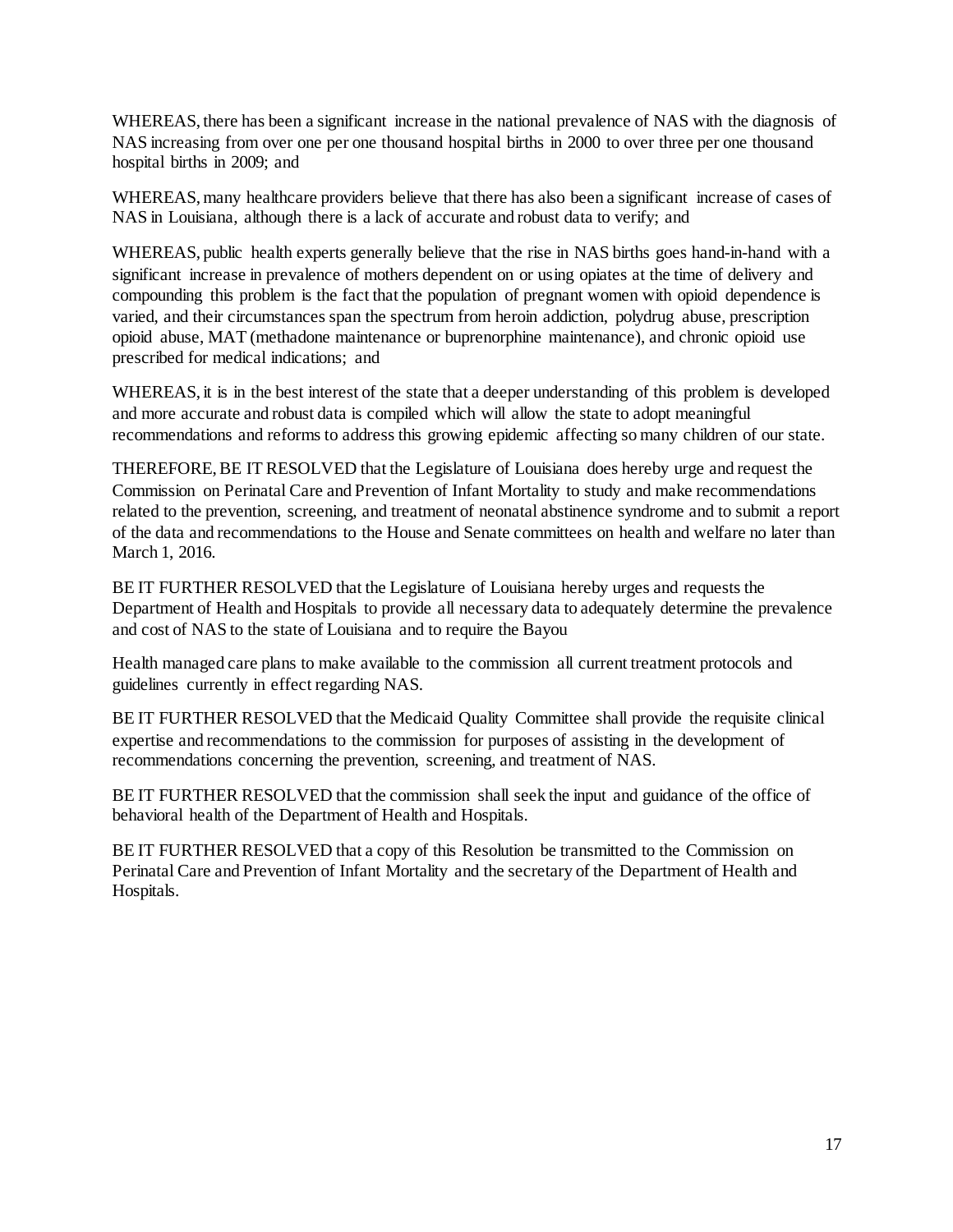# <span id="page-18-0"></span>**APPENDIX B – RS 40:2018 Commission on Perinatal Care and Prevention of Infant Mortality**

§2018. Commission on Perinatal Care and Prevention of Infant Mortality; maternal and infant mortality studies; confidentiality; prohibited disclosure and discovery

A. There shall be established within the Department of Health and Hospitals, a commission which shall be designated the "Commission on Perinatal Care and Prevention of Infant Mortality", composed of sixteen members, as provided in Subsection B of this Section.

B.(1) Fourteen members shall be appointed by the governor as follows:

(a) Two neonatologists, one of which shall be actively engaged in medical education, and one of which shall be actively engaged in private practice.

- (b) One obstetrician.
- (c) One family practitioner.
- (d) One pediatrician.
- (e) One female health nurse practitioner.
- (f) One representative from a family planning clinic in the state.
- (g) One neonatal nurse specialist.
- (h) Two health care administrators representing the public and private sector respectively.
- (i) One social worker.
- (j) One nutritionist.
- (k) Two perinatologists.
- (2) Two members shall be appointed as follows:

(a) One member of the Louisiana House of Representatives appointed by the speaker of the House of Representatives.

(b) One member of the Senate appointed by the president of the Senate.

(3) Each appointment by the governor shall serve at his pleasure and shall be subject to Senate confirmation. The legislative members shall serve at the pleasure of the presiding officer of the respective legislative body.

C. The chairman of the Commission on Perinatal Care and Prevention of Infant Mortality shall be elected annually by the commission members and shall serve as chairman without a salary. The chairman shall report directly to the governor.

D. The commission shall hold at least six regular meetings each year at a place designated by the chairman. The commission members shall be compensated for travel in connection with the commission meetings and official commission business as approved by the chairman of the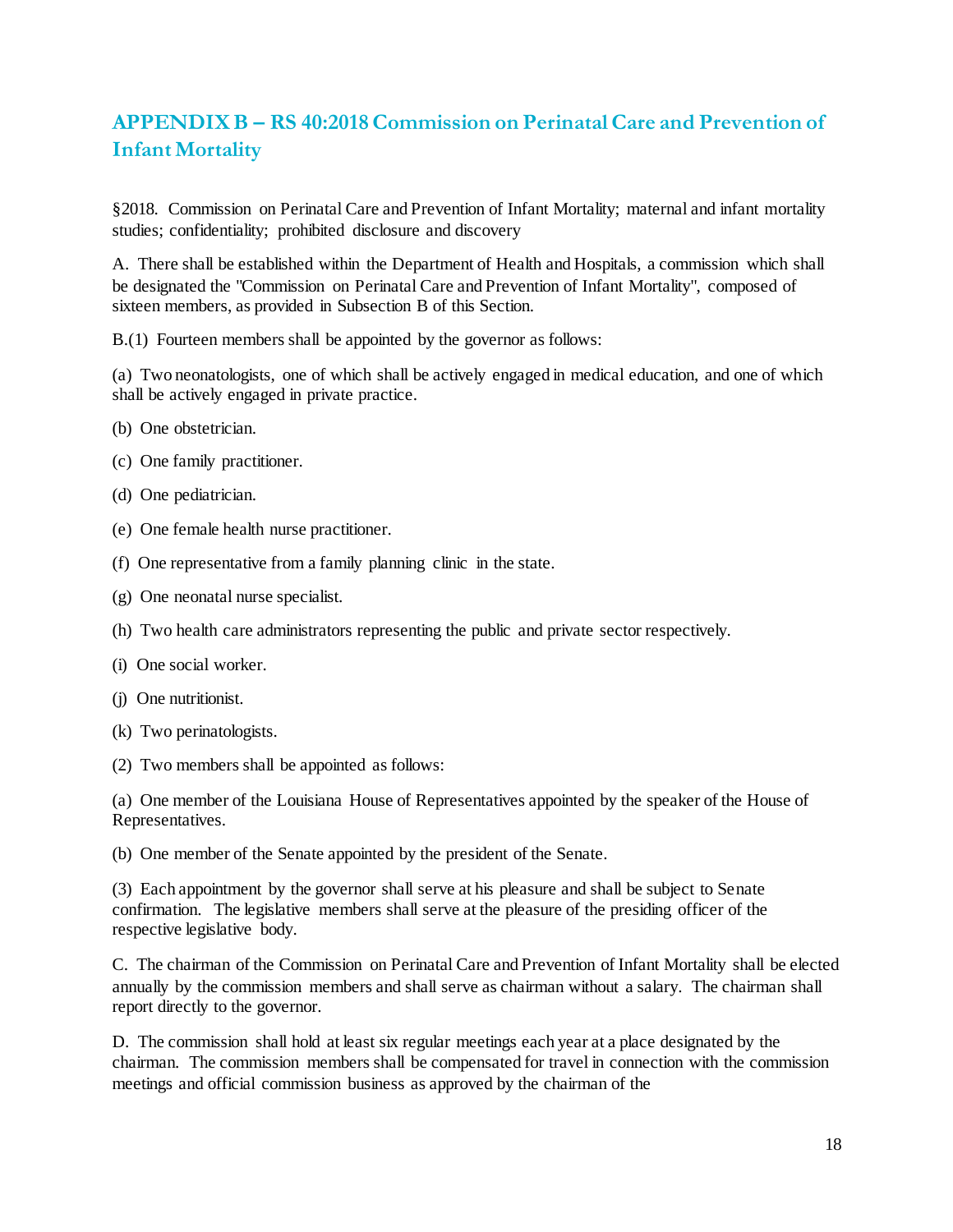commission. Reimbursement shall be in accord with the travel regulations of the Department of Health and Hospitals.

E. (1) The secretary of the Department of Health and Hospitals shall assist the commission and provide any data the commission requires that is available to the state, in order to reduce the number of infant deaths and the number of unmarried, teenage pregnancies in the state of Louisiana.

(2) Reports on the status of available perinatal care and other reports as are considered appropriate based on the research shall be made to the commission.

F. The functions of the commission shall be to:

(1) Research and review all state regulations, guidelines, policies, and procedures that impact perinatal care and, when appropriate, make recommendations to the secretary of the Department of Health and Hospitals.

(2) Research and review all state laws that impact perinatal care and, when appropriate, make recommendations to the legislature.

(3) Accept grants and other forms of funding to conduct maternal and infant mortality studies.

(4) Contract, in accordance with the applicable provisions of state law, for the performance of maternal and infant mortality studies.

G. Within the confines of available resources, the goals of the commission shall be to strive to:

(1) Provide, through comparison of available data and research, a plan that the state of Louisiana can adopt to reduce the number of teenage pregnancies, sick infants, and infant mortalities.

(2) Propose a plan for an equitable system of financing comprehensive health and social services for indigent pregnant women and infants that incorporates the Medicaid program in the most efficient and cost-effective manner available to public and private hospitals in the state of Louisiana.

(3) Compile and analyze information on existing infant mortality education programs and make recommendations for the implementation of public policies, for proposed legislation, and for a statewide program to combat the problem of infant mortality to coordinate and improve the services of the state, local governments, private and voluntary agencies, community organizations, and schools which serve to educate high risk candidates and their families.

(4) Reduce the infant mortality rate to not more than nine deaths per one thousand live births.

(5) Reduce the number of babies born with low birth weight to not more than five percent of all live births.

(6) Reduce the infant mortality rate for each parish and for each racial or ethnic group of the population to not more than twelve deaths per one thousand live births.

(7) Educate women of child-bearing age to be able to choose food wisely and understand the hazards of smoking, alcohol, pharmaceutical products, and other drugs during pregnancy and nursing.

H. The commission shall have the right and authority to analyze any data available through any state system that may improve perinatal outcomes in Louisiana.